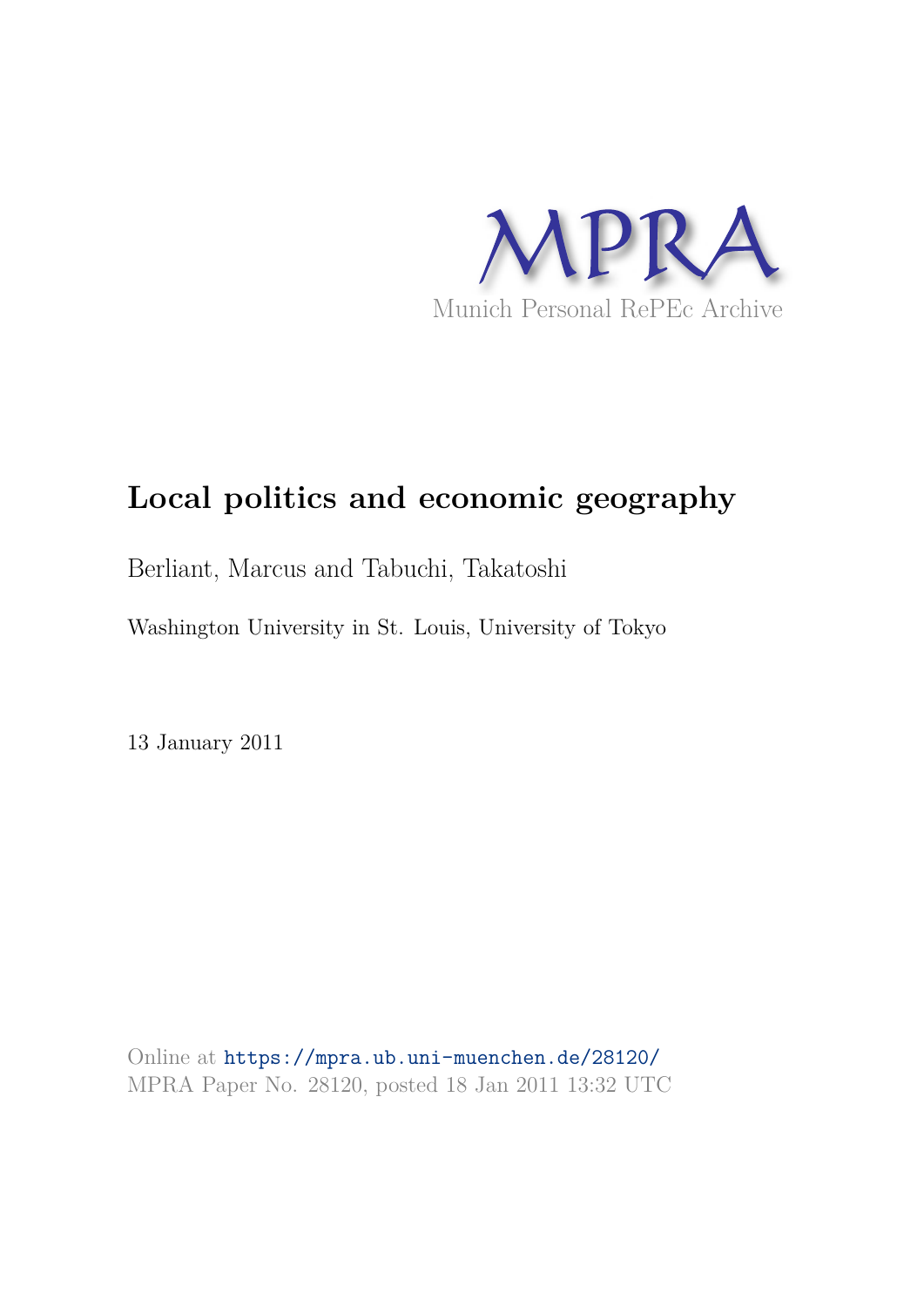# Local Politics and Economic Geography<sup>∗</sup>

Marcus Berliant†

Department of Economics, Washington University in St. Louis

Takatoshi Tabuchi‡

Faculty of Economics, University of Tokyo

January 13, 2011

#### Abstract

We consider information aggregation in national and local elections when voters are mobile and might sort themselves into local districts. Using a standard model of private information for voters in elections in combination with a New Economic Geography model, agglomeration occurs for economic reasons whereas voter stratification occurs due to political preferences. We compare a national election, where full information equivalence is attained, with local elections in a three district model. A stable equilibrium accounting for both the economic and political sectors is shown to exist. Restricting to an example, we show that full information equivalence holds in only one of the three districts when transport cost is low. The important comparative static is that full information equivalence is a casualty of free trade. When trade is more costly, people tend to agglomerate for economic reasons, resulting in

<sup>∗</sup>The authors thank Rod R. Blagojevich for inspiring this work. We are grateful for financial support from the University of Tokyo, but we retain responsibility for any errors.

<sup>†</sup>Department of Economics, Washington University, Campus Box 1208, 1 Brookings Drive, St. Louis, MO 63130-4899 USA. Phone: (314) 935-8486. Fax: (314) 935-4156. E-mail: berliant@artsci.wustl.edu

<sup>‡</sup>Faculty of Economics, University of Tokyo, Hongo 7-3-1, Bunkyo-ku, Tokyo 113-0033, Japan. Phone: (+3) 5841-5603. Fax: (+3) 5841-5521. E-mail: ttabuchi@e.u-tokyo.ac.jp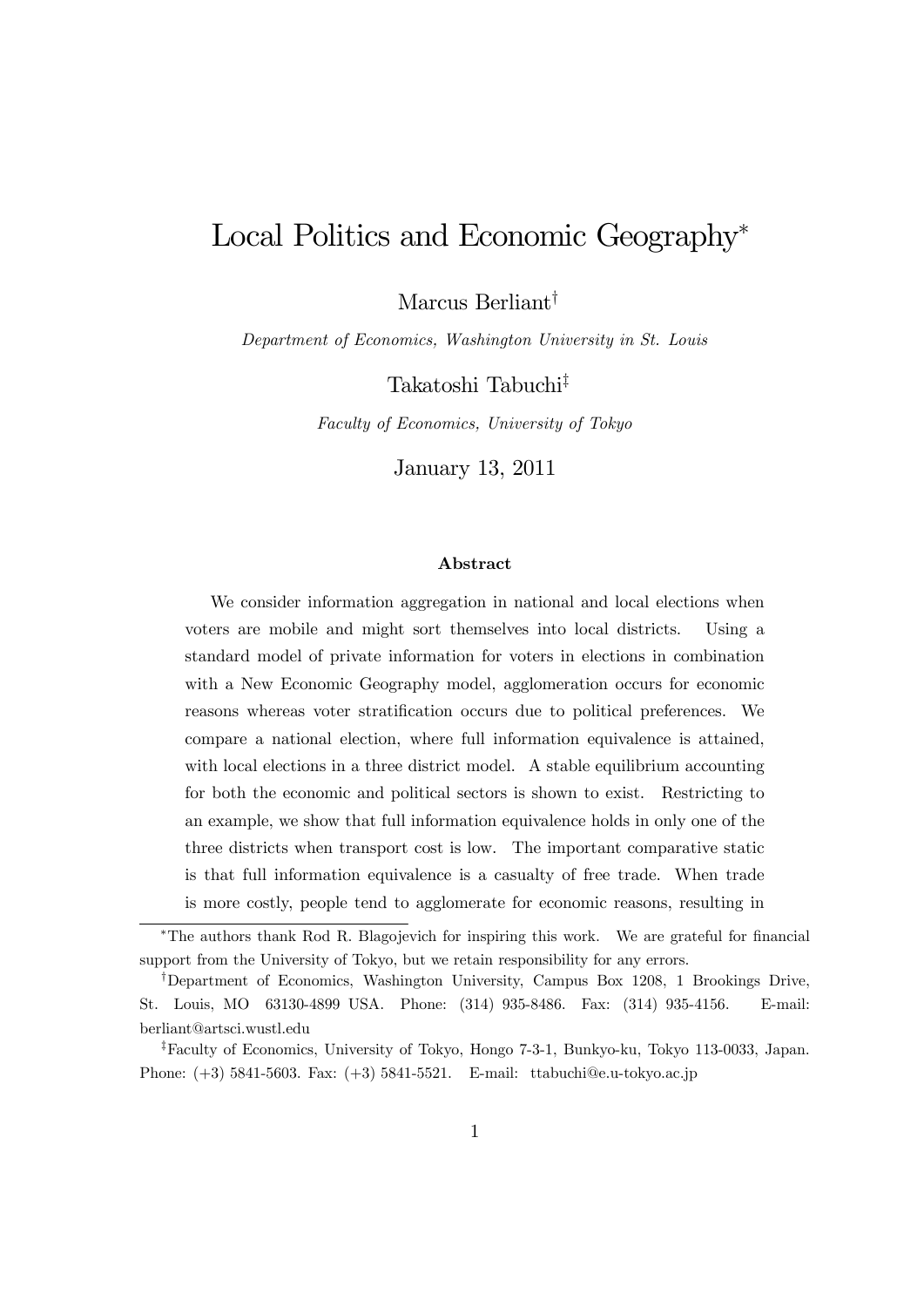full information equivalence in the political sector. Under free trade, people sort themselves into districts, most of which are polarized, resulting in no full information equivalence in these districts. We examine the implications of the model using data on corruption in the legislature of the state of Alabama and in the Japanese Diet.

Keywords and Phrases: information aggregation in elections, informative voting, new economic geography, local politics

JEL Classification Numbers: D72, D82, R13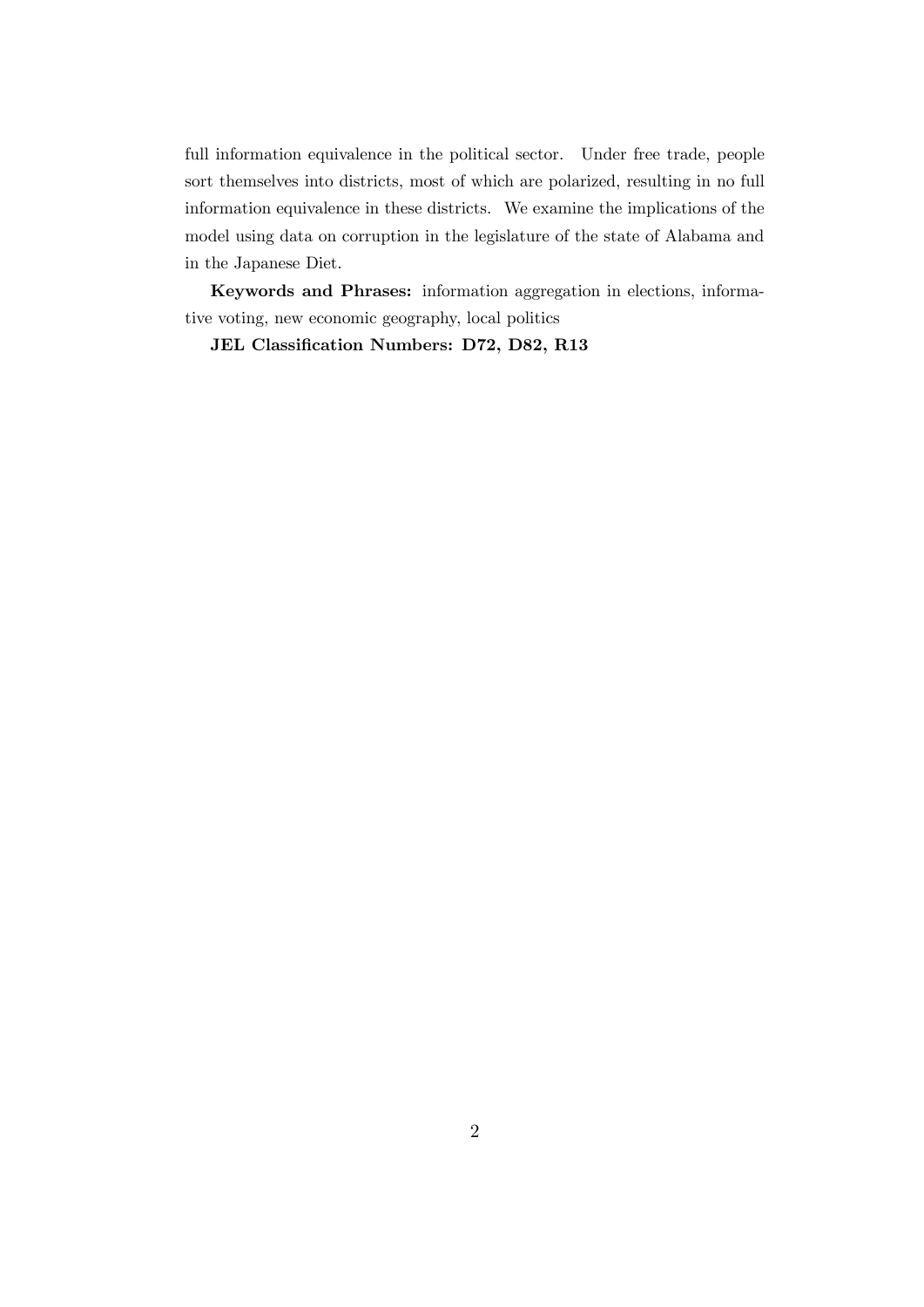# 1 Introduction

We seek to address questions at the boundary of politics and geography: How much information is revealed in local as opposed to national elections? Does the mobility of voters help or hinder information aggregation in local elections? Of course, the electorate is generally smaller in local as opposed to national elections, but does voter migration for economic reasons result in polarization of local elections?

For an empirical viewpoint, we examine officials that are elected and later found to have received outside money that might compromise their votes. Consider the following data, collected by Couch et al. (1992) on whether Alabama state elected officials receive income from serving on boards of local state-funded universities. House districts are evidently smaller.

| $\mu$ DIC 1. 2012 COHUILISCHU TADIU IOI THADAIHA B LUSIBIAU |        | <b>Alabama</b>   No Outside Income   Outside Income |              |
|-------------------------------------------------------------|--------|-----------------------------------------------------|--------------|
|                                                             | Senate | 31 $(88.6\%)$                                       | $4(11.4\%)$  |
|                                                             | House  | $77(73.3\%)$                                        | $28(26.6\%)$ |

Table 1:  $2 \times 2$  Contingency Table for Alabama's Legislature

Sources: Couch et al. (1992), http://www.legislature.state.al.us/

Note that House districts are not necessarily subsets of Senate districts.  $\chi^2 = 3.46$ 

Degrees of Freedom  $= 1$ 

Probability  $= 0.063$ 

From this table we can see that the likelihood that House and Senate members differ in their receipt of outside income is large but not definitive. Could it be that some elections for the House imply more information aggregation than others?

Next consider members of the Diet in Japan. It is bicameral, the House of Councilors having fewer members than the House of Representatives.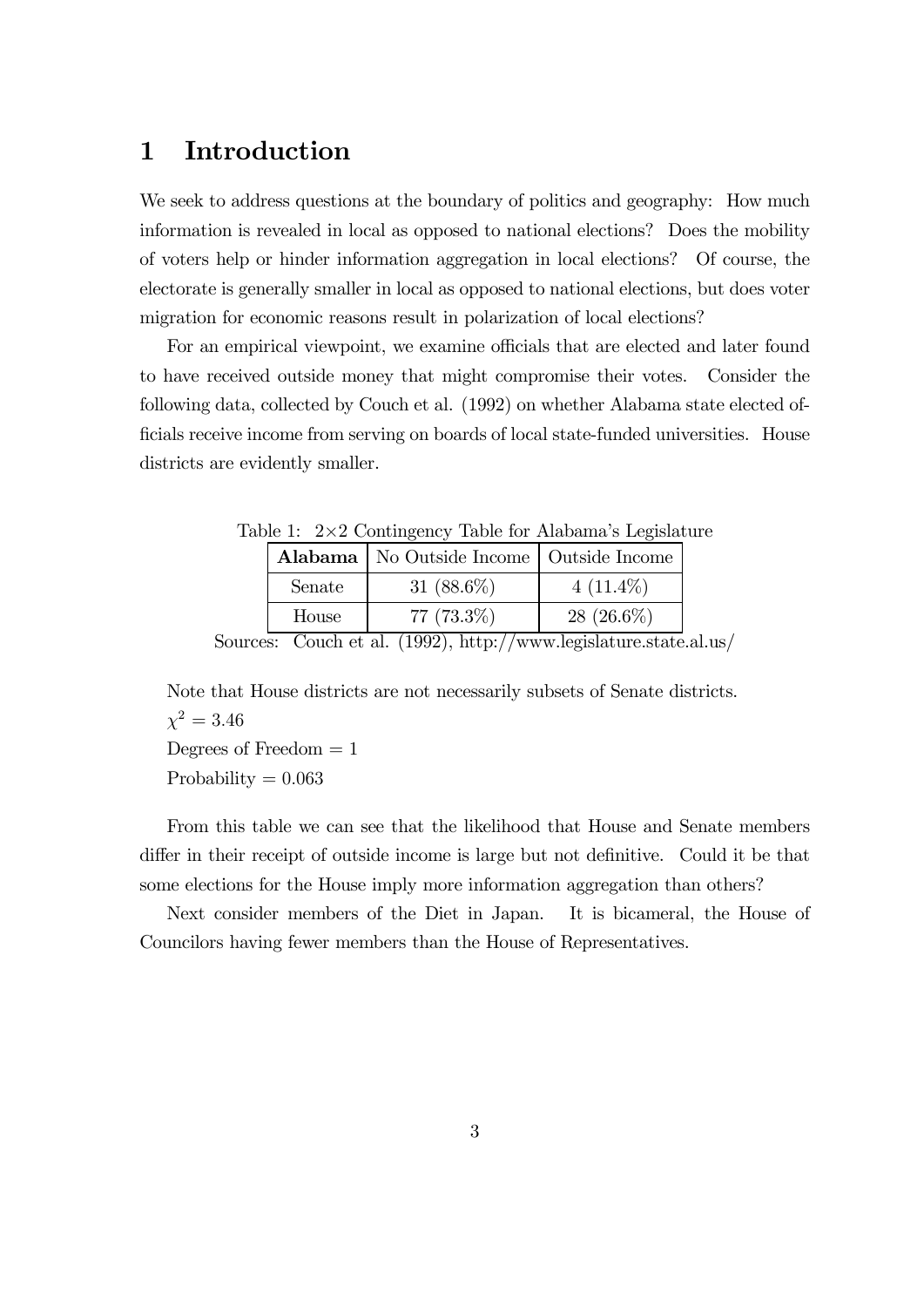| Japan                    |                | No Allegations   Resigned Under Duress or Convicted |
|--------------------------|----------------|-----------------------------------------------------|
| House of Councilors      | 145 $(99.3\%)$ | $1(0.7\%)$                                          |
| House of Representatives | 290 $(96.7\%)$ | $10(3.3\%)$                                         |

Table2:  $2 \times 2$  Contingency Table for Japan's Diet<sup>1</sup>

Note that House of Representatives districts are subsets of House of Councilors districts.

 $\chi^2 = 2.86$ Degrees of Freedom  $= 1$ Probability  $= 0.091$ 

Again, there appears to be more corruption in elections involving smaller districts, but this is not definitive.

To address the theoretical questions we have posed as well as to explain the data, we formulate a model of politics and information aggregation in elections where voters are also economic agents and mobile. Geography and politics interact and feed back in interesting ways: On the one hand, economic factors might cause agglomeration of agents, thus affecting the polarization of districts, the aggregation of information in local elections, and the outcomes of local elections. On the other hand, the outcomes of elections in localities might affect the agglomeration of agents into these localities. This interplay leads us into the introduction of geography into models of politics, in particular those associated with the Condorcet jury theorem such as Austen-Smith and Banks (1996) and Feddersen and Pesendorfer (1997). It also leads us to introduce politics into models of stratification or agglomeration, such as Krugman (1991). In this respect, we could have used a model of local public goods for this purpose, but find the New Economic Geography model from urban economics to be both more tractable and less biased toward stratification. For example, in the US context, local education and quality of schools, along with property taxes, are the most important criteria used by consumers/voters for determining location of residence. Tiebout

Sources: http://www.notnet.jp/data04index.htm

<sup>&</sup>lt;sup>1</sup>In the House of Councilors of Japan's Diet, 146 of the 242 seats are elected in single-seat districts and 96 by proportional representation. In the House of Representatives, 300 of the 480 seats are elected in single-seat districts and 180 by proportional representation.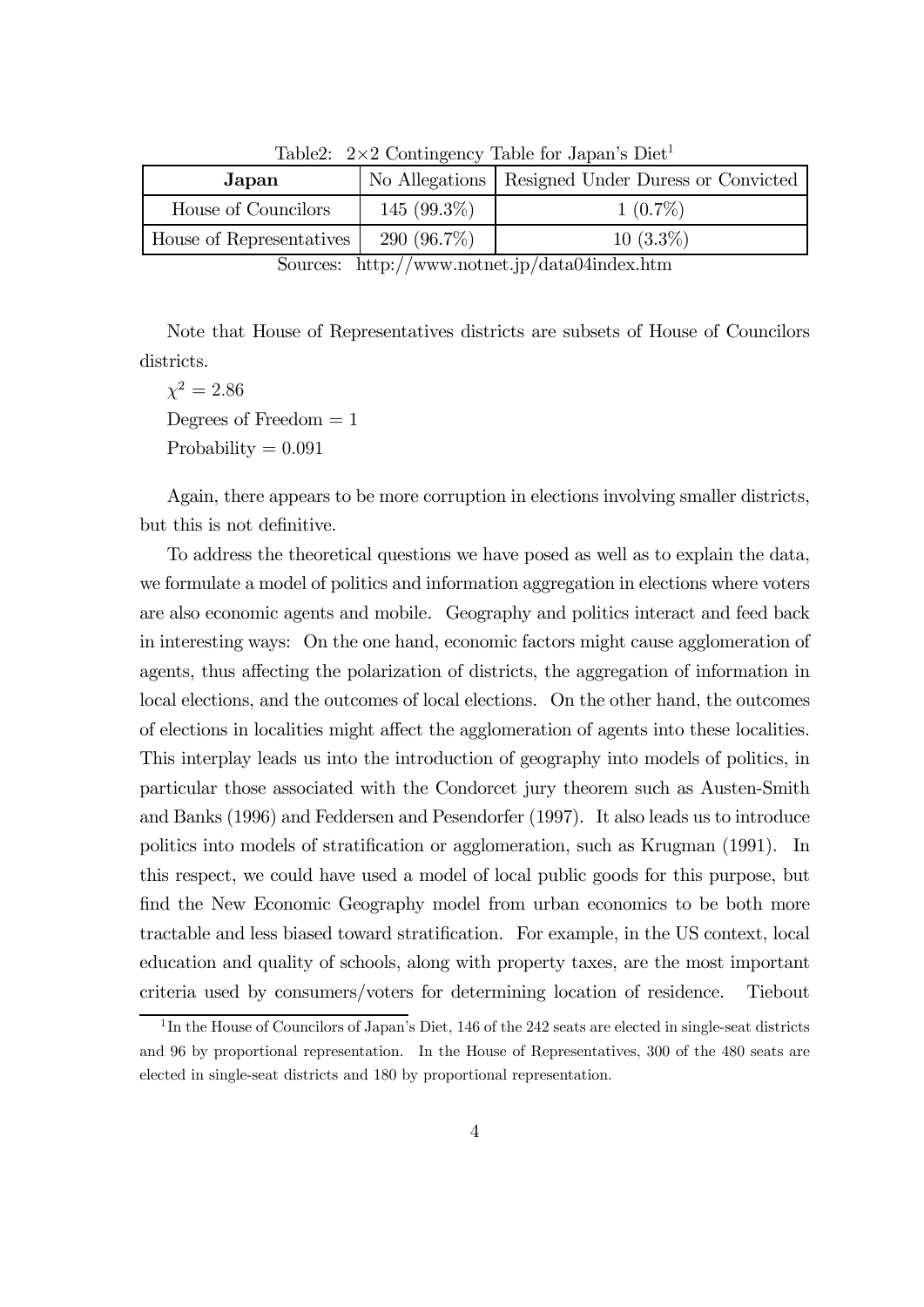sorting models will generally lead directly to stratification by type of consumer in equilibrium, implying a failure of full information equivalence in the various districts. In summary, we could use a model of equilibrium in a local public goods economy in place of the New Economic Geography part of our model, but we conjecture that results would be similar. In general, New Economic Geography models lead to agglomeration, but not directly to stratification.

Our main findings are summarized as follows. We compare a national election, where the same outcome is attained whether voters know everyone's private information or not (called *full information equivalence*<sup>2</sup> in the political science literature), with local elections in a three district model. A stable equilibrium accounting for both the economic and political sectors in the local model is shown to exist. Restricting to an example, we show that full information equivalence holds in only one of the three districts when transport cost is low. The important comparative static is that full information equivalence is a casualty of free trade. When trade is more costly, people tend to agglomerate for economic reasons, resulting in full information equivalence in the political sector. Under free trade, people sort themselves into districts, two of which are polarized, resulting in no full information equivalence in these districts. The remaining district still satisfies full information equivalence. Thus, if the signals voters receive concern the conflict of interest or corruption of candidates in their district, it is expected that elections in districts with smaller populations (local elections) will result in a higher proportion of compromised elected officials. This might even happen if the electorate is large, as in our model. But some of these districts will still satisfy full information equivalence, so the correlation between size of electorate and information aggregation in elections is imperfect.

The literature on information aggregation in elections has a focus on an electorate that is exogenously given and thus is immobile. Austen-Smith and Banks (1996) presented the seminal work on the Condorcet jury theorem, showing in a gametheoretic context that for some states of nature, not all the information of voters is revealed in Nash equilibrium even if they all have the same objective functions and priors. Feddersen and Pesendorfer (1997) find sufficient conditions for which full information equivalence holds at Nash equilibrium, and that is the framework we

<sup>2</sup>Equivalently, it can be said that full information aggregation occurs in the election.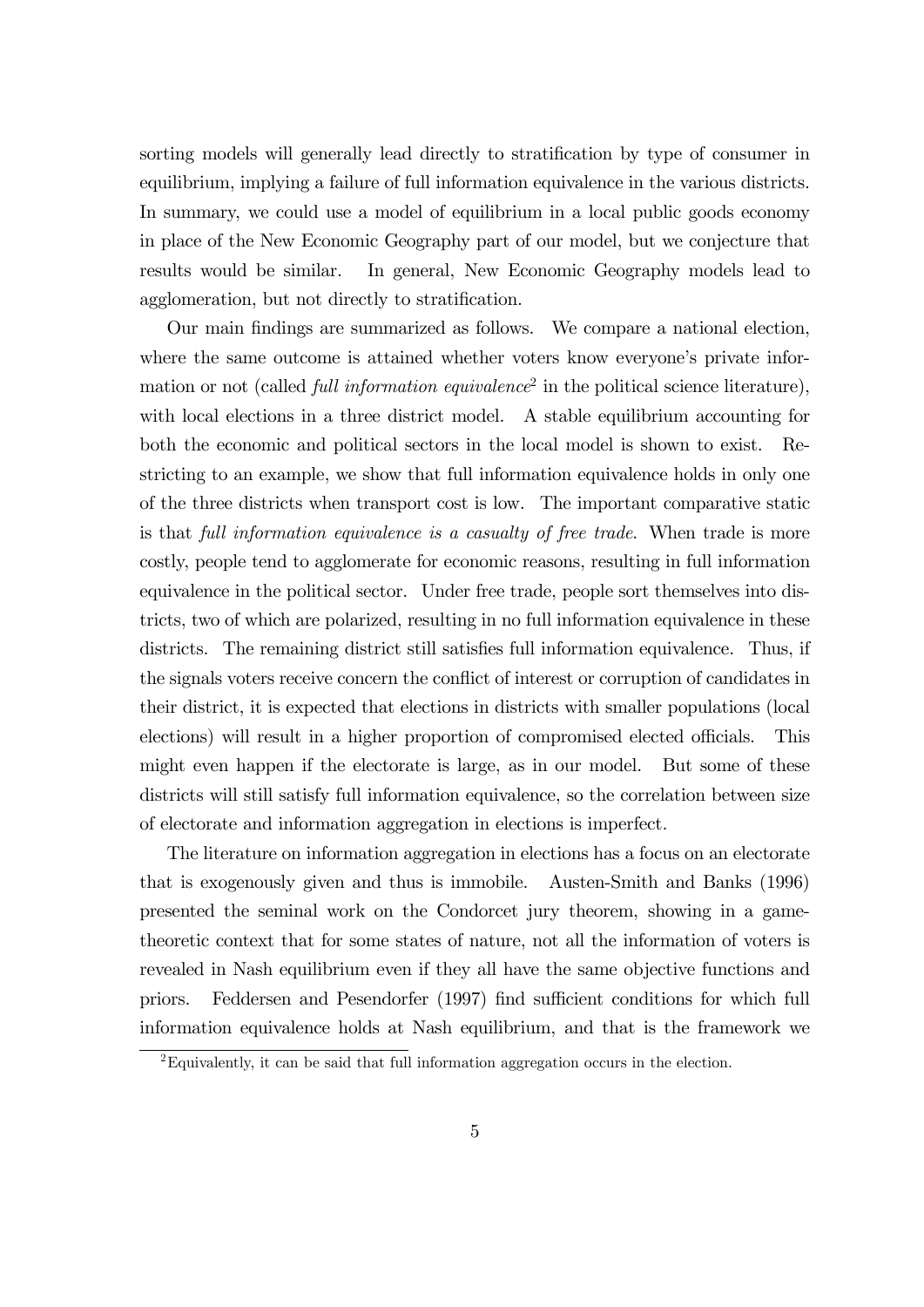employ below.

The literature on economic geography has almost no focus on voting, particularly when there is asymmetric information about candidates or ballot measures.

The outline for the balance of the paper is as follows. Section 2 gives the model and definitions of equilibrium and stability. Section 3 provides the basic results on existence of a stable equilibrium and proofs. Section 4 contains the comparative statics of the model with a focus on local politics. Section 5 discusses the general implications of the model, returning to our discussion of the data. Finally, Section 6 gives our conclusions.

## 2 The model

The spatial structure of the model consists of three districts indexed by  $i = 1, 2, 3$ , located at each vertex of a regular triangle. These can be cities, regions or jurisdictions within a city. There is an exogenously given mass  $L > 0$  of consumers, each of whom supplies one unit of labor inelastically. Let the population of district  $i$  be denoted by  $L_i$ .

The model has a political as well as an economic sector. Overall utility is given by the sum of subutilities from the two sectors. The utility from the economic sector for a resident of district  $i$  is given by  $u_i$ , whereas the utility from the political sector is given by  $v$ . The total utility is given by

$$
U_i \equiv u_i + v.
$$

We will describe these subutility functions, including their domains, in detail. We begin by describing the economic sector.

#### 2.1 The economic sector

Preferences are defined over a continuum of varieties of a horizontally differentiated good. The preferences of a typical resident of district  $i$  are represented by the following CES utility:

$$
u_i = \left[\sum_{j=1}^3 \left(\int_{\Omega_j} d_{ji}(\omega)^{\frac{\varepsilon-1}{\varepsilon}} d\omega\right)\right]^{\frac{\varepsilon}{\varepsilon-1}},\tag{1}
$$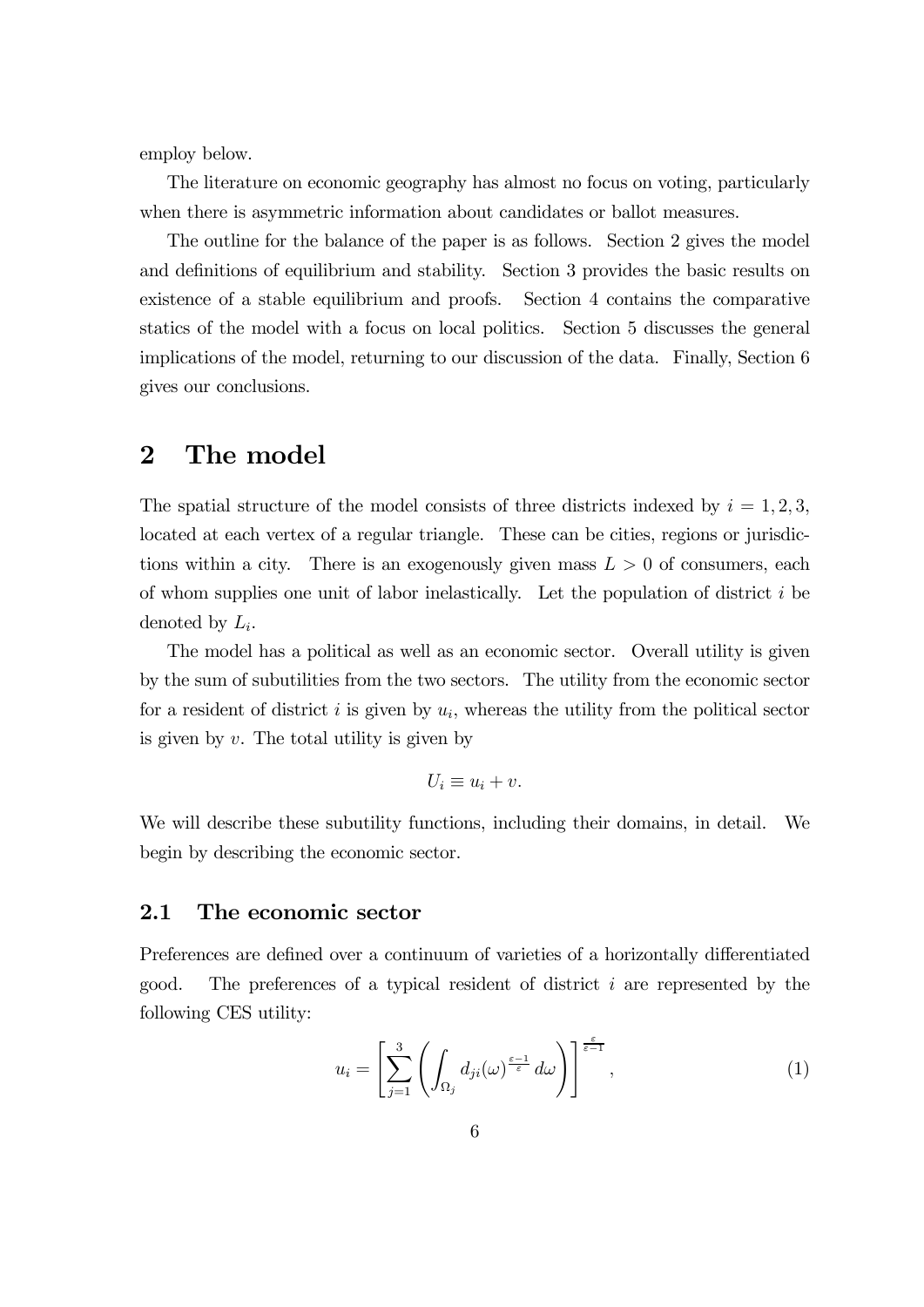where  $d_{ji}(\omega)$  is the consumption in district i of variety  $\omega$  produced in district j, and  $\Omega_j$  is the set of varieties produced in district j with  $j = 1, 2, 3$ . The parameter  $\varepsilon > 1$ measures both the constant own-price elasticity of demand for any variety, and the elasticity of substitution between any two varieties. Unlike standard models in the tradition of New Economic Geography, there is no freely traded homogeneous good. The freely traded homogeneous good is unrealistic and its presence might not be innocuous (Davis, 1998).

To explain how the economic sector works, first fix the locations of consumers.

Production of any variety of the differentiated good takes place under increasing returns to scale by a set of monopolistically competitive firms. This set is endogenously determined in equilibrium by free entry and exit. In what follows, we denote by  $n_i$  the mass of firms located in district i. Production of each variety requires both a fixed and a constant marginal labor input requirement, denoted by  $\bar{c}$  and c respectively. As for transportation costs, inter-district shipments of any variety are subject to iceberg transportation costs:  $\tau_{ij} \geq 1$  units have to be shipped from district  $i$  to district  $j$  for one unit to reach its destination.

Given our assumptions, in equilibrium firms differ only by the district in which they are located. Accordingly, to simplify notation, we drop the variety label  $\omega$  from now on. Then, the maximization of (1) subject to the budget constraint

$$
\sum_{j=1}^{3} n_j p_{ji} d_{ji} = w_i
$$
 (2)

yields the following individual demand in district  $i$  for a variety produced in district j:

$$
d_{ji} = \frac{p_{ji}^{-\varepsilon}}{P_i^{1-\varepsilon}} w_i,
$$
\n(3)

where  $w_i$  is the wage in district i,  $p_{ji}$  is the delivered price of the variety from district j to district i, and  $P_i$  is the CES price index in district i defined by:

$$
P_i \equiv \left(\sum_{k=1}^3 n_k p_{ki}^{1-\varepsilon}\right)^{\frac{1}{1-\varepsilon}}.\tag{4}
$$

Because of the iceberg transport cost assumption, a typical firm established in district i has to produce  $q_{ij} = \tau_{ij} d_{ij} L_j$  units to satisfy final demand  $d_{ij}$  in district j, where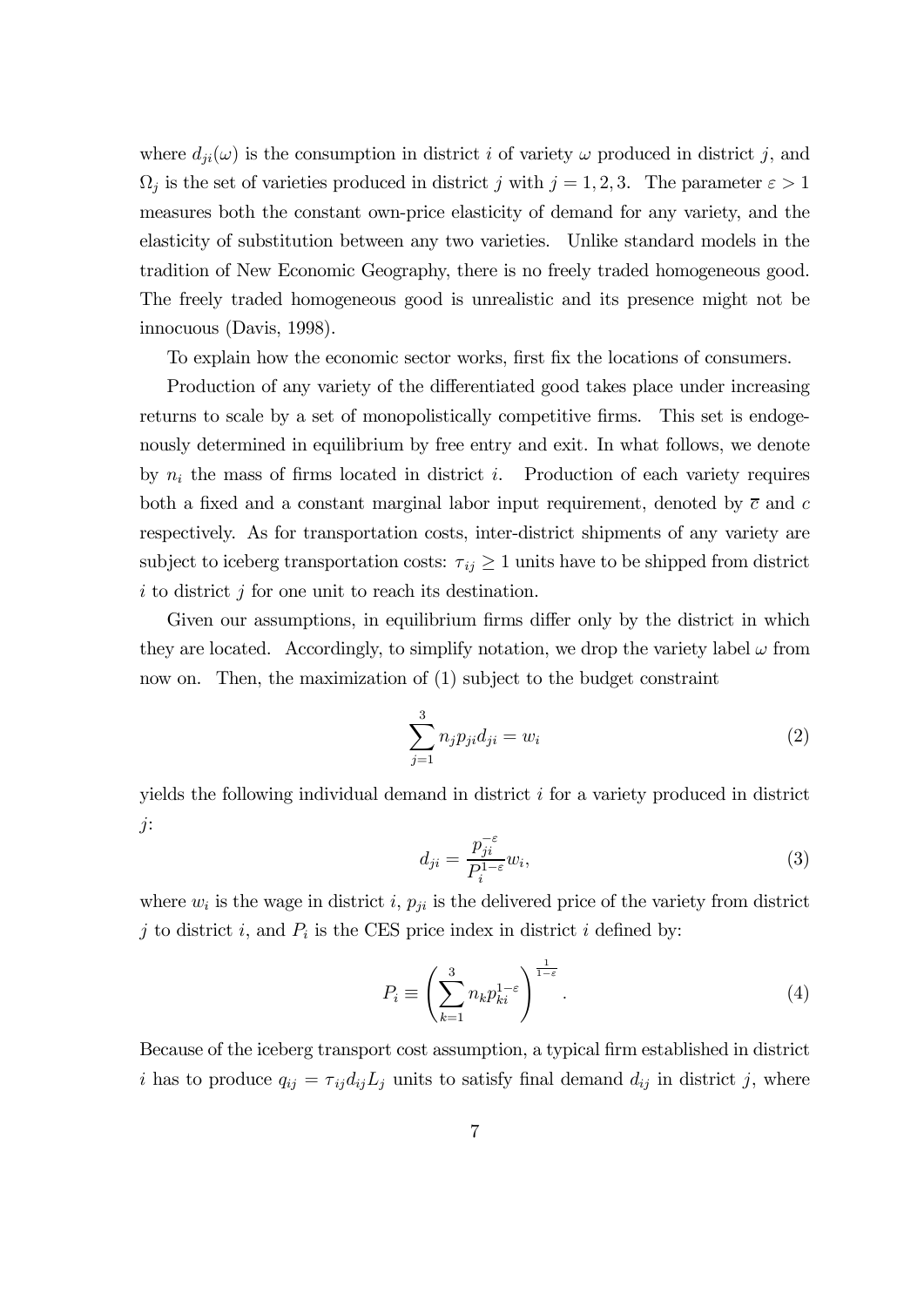$L_j$  is the number of consumers in district j. The firm takes (3) into account when maximizing its profit given by:

$$
\Pi_i = \left(\sum_{j=1}^3 p_{ij} d_{ij} L_j\right) - w_i \left(c \sum_{j=1}^3 q_{ij} + \overline{c}\right). \tag{5}
$$

Profit maximization with respect to  $p_{ij}$ , taking the price index  $P_j$  as given because of the continuum of varieties, then implies that the price per unit delivered is:

$$
p_{ij} = \frac{\varepsilon c}{\varepsilon - 1} \tau_{ij} w_i = \tau_{ij} w_i.
$$
\n(6)

Due to free entry and exit, profits must be non-positive in equilibrium. Then  $(5)$  and  $(6)$  imply that firms' equilibrium scale of operation in country i must satisfy  $\Pi_i = 0$ , which is rewritten as:

$$
(p_{ii} - cw_i) \sum_{j=1}^{3} \tau_{ij} d_{ij} L_j = w_i \overline{c}.
$$
 (7)

Because the labor input is given by  $c \sum_{j=1}^{3} q_{ij} + \overline{c}$  in (5), the labor market clearing conditions are given by:

$$
n_i \left( c \sum_{j=1}^3 \tau_{ij} d_{ij} L_j + \overline{c} \right) = L_i.
$$
 (8)

Eliminating  $p_{ij}$  and  $\sum_{j=1}^{3} \tau_{ij} d_{ij} L_j$  from (6), (7) and (8), we get:

$$
n_i^* = \frac{L_i}{\varepsilon \overline{c}}.\tag{9}
$$

That is, the number of firms in a district is proportional to the number of workers in that district at equilibrium.

Substituting  $(4)$ ,  $(6)$  and  $(9)$  into the zero profit condition  $(7)$ , we have:

$$
\sum_{j=1}^{3} \frac{\phi_{ij} w_j L_j}{\sum_k n_k^* w_k^{1-\varepsilon} \phi_{kj}} = w_i^{\varepsilon}.
$$
\n(10)

Due to the geographically symmetric location of the districts, we set

$$
\phi_{ij} \equiv \tau_{ij}^{1-\varepsilon} = \begin{cases} \phi \in [0,1] & \text{if } i \neq j \\ 1 & \text{if } i = j \end{cases},
$$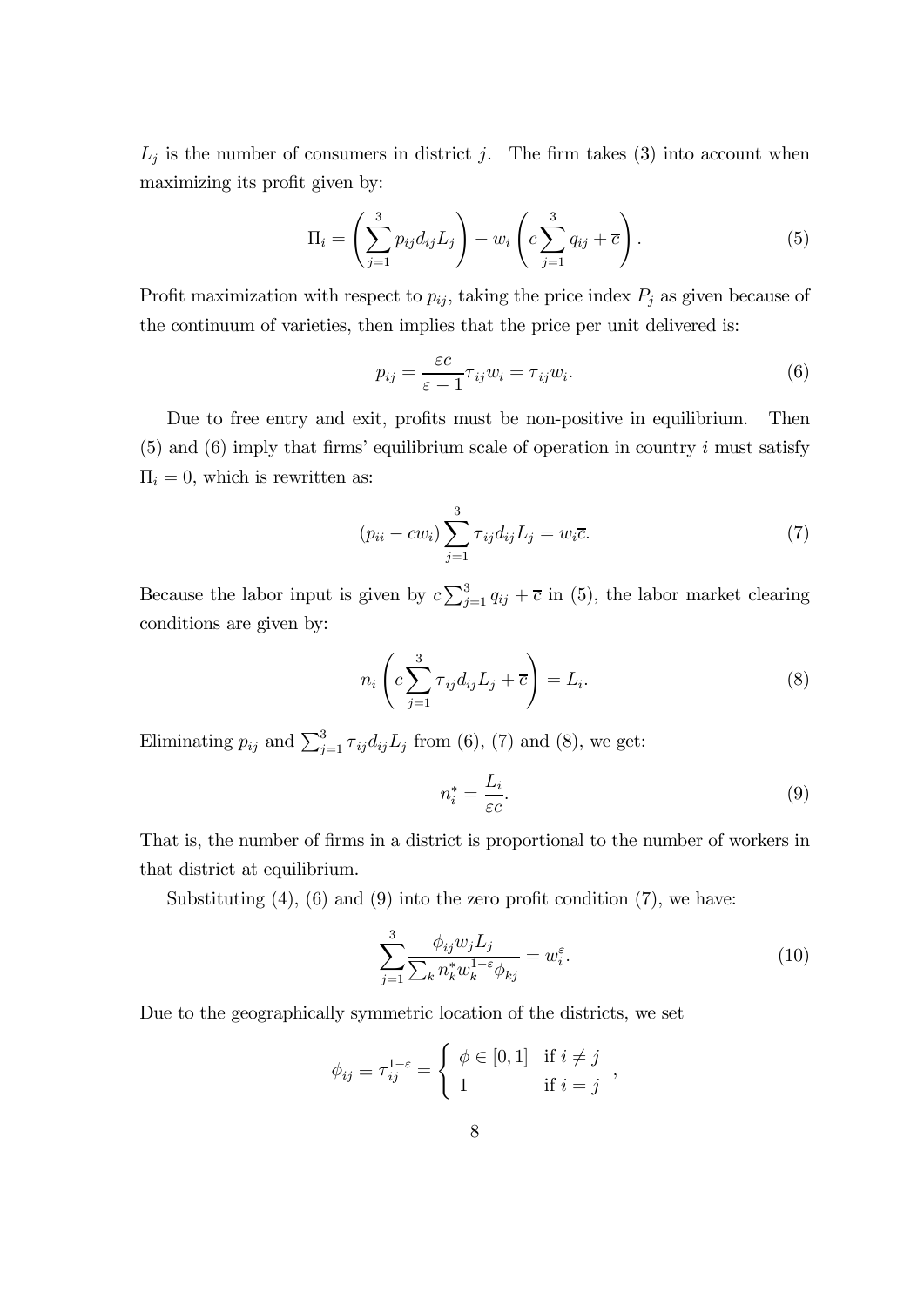which is a measure of how free trade is. Its value is one when trade is free and zero when trade is prohibitively costly. There are three equilibrium conditions (10) and three unknowns:  $w_1, w_2$  and  $w_3$ . However, one of the three equations in (10) is redundant by Walras' law. We set  $w_1 = 1$  by choosing the wage in district 1 as the numéraire. As is standard in the New Economic Geography literature, it can be shown that there is a unique solution, namely  $(w_1, w_2, w_3) = (1, w_2^*, w_3^*).$ 

The indirect equilibrium utility (with a fixed distribution of consumers) is given by:

$$
u_i^* = \frac{w_i^*}{P_i^*} = \frac{w_i^*}{\left[\frac{1}{\varepsilon \bar{c}} \sum_{j=1}^3 \phi_{ji} (w_j^*)^{1-\varepsilon} L_j\right]^{\frac{1}{1-\varepsilon}}}
$$

.

It can also be shown that if  $L_i > L_j$ , then  $w_i^* > w_j^*$  and  $u_i^* > u_j^*$ . This is called the market size effect.

## 2.2 The political sector

There are two types of elections, namely national elections and local elections. For national elections, every consumer votes. For local elections, the alternatives are chosen in each district independently. Only the residents of a district vote in the elections for that district. We formulate two models, one with only a national election, and one with only local elections. We adopt the framework of Feddersen and Pesendorfer (1997) for the political sector. There are two alternatives in any election, A and Q. Let  $\alpha \in \{A, Q\}$ . A preference parameter for a voter is given by  $x \in [-1, 1]$ , whereas the state is given by  $s \in [0, 1]$ . The set of voter types is denoted by  $X = [-1, 1]^3$  The probability distribution over consumer types is given by F (if it has a density, call it f), whereas the common prior over states is given by  $G(s)$  (if it has a density, call it  $g$ ). Define the utility from the political sector of type  $x$  from alternative  $\alpha$  in state s to be  $v(\alpha, s, x)$ . We assume that  $\Delta v \equiv v(A, s, x) - v(Q, s, x)$ is continuous and increasing in s and x.

The total utility of a consumer in district  $i$  of type  $x$  is abbreviated as

$$
U_i^x \equiv u_i + v.
$$

 ${}^{3}$ In the terminology of Feddersen and Pesendorfer (1997), there is only one information service.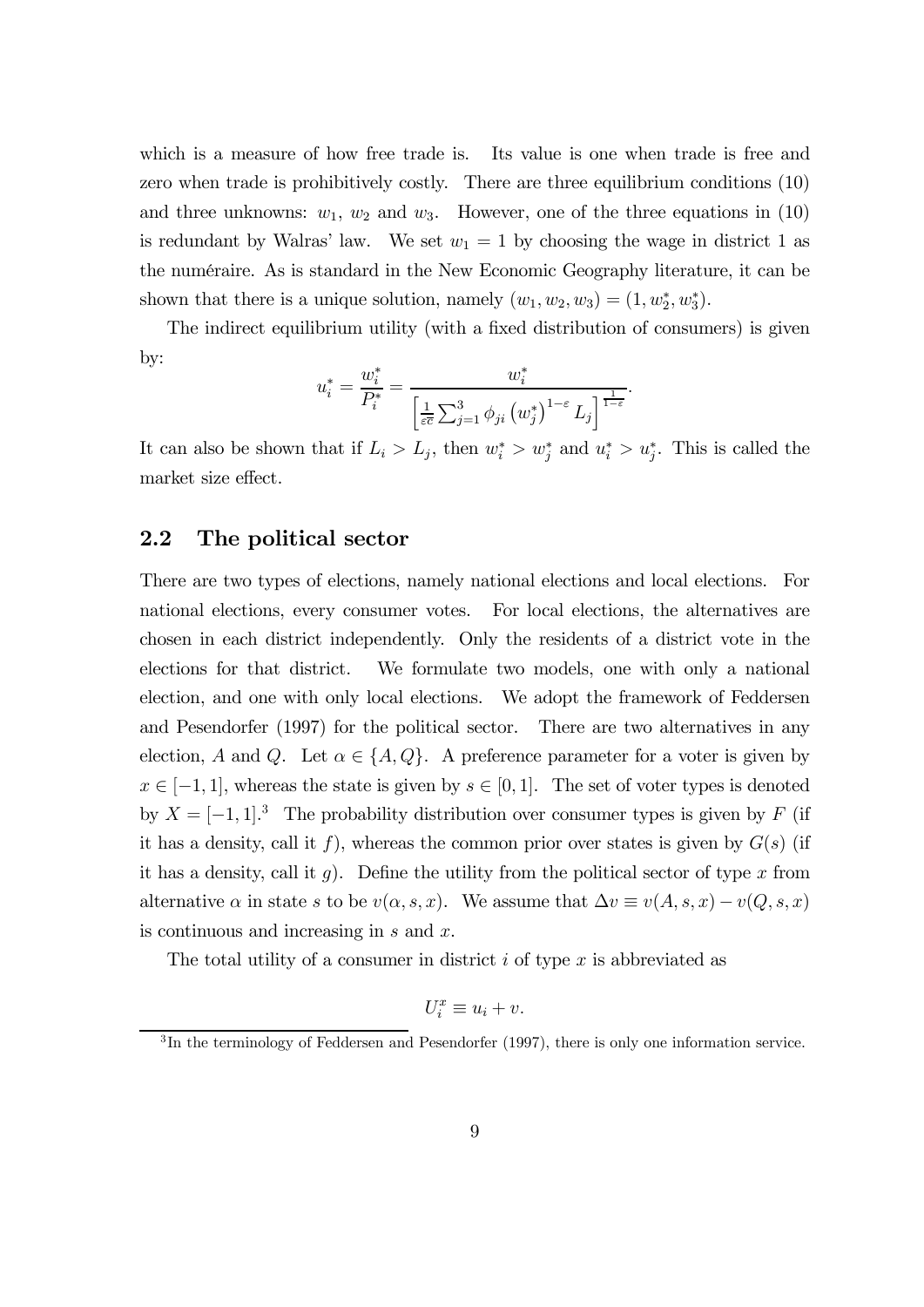Each voter receives a signal  $\sigma \in \{1, ..., M\}$  at the beginning of the political stage, before voting, but after the economic stage. Denote by  $p(\sigma | s)$  the probability that a consumer receives signal  $\sigma$  in state s.

### 2.3 Timing of the game

All players have perfect foresight. The timing of the game is as follows. First, the firms and consumers locate themselves in the three districts, knowing what lies ahead. The agents cannot relocate after this step. Then economic equilibrium in the districts is achieved. Next, each consumer receives a signal about the alternatives in the political sector. Then they simultaneously vote over the two alternatives, the winner determined by majority rule. For national elections, the outcome is independent of the district of residence. For local elections, the outcome is specific to each of the three districts. This is equilibrium in the political sector. Finally, all players receive their utility payoffs. We seek the subgame perfect Nash equilibria of this game.

Notice that for national elections, only the economic sector matters in the choice of location, so the game reduces to a standard New Economic Geography model. Hence, we focus on local elections.

### 2.4 Equilibrium

**Definition 1** A strategy profile is a measurable map  $\pi = (\pi_1, \pi_2)$  where  $\pi_1 : X \longrightarrow$  ${1, 2, 3}$  and  $\pi_2 : X \times \{1, 2, 3\} \times \{1, ..., M\} \longrightarrow [0, 1]$ . Here,  $\pi_1$  denotes the strategy at stage 1, the economic stage, whereas  $\pi_2$  denotes the strategy at stage 2, the political stage. In general, the range of  $\pi_2$  denotes a mixed strategy where 0 is a pure strategy vote for A whereas 1 is a vote for Q.

In stage 1, each consumer (of any type) chooses a location. In stage 2, they vote.

We face a technical issue here that is faced by most working on information aggregation in elections. In general, models with a finite number of voters are used due to division by zero in applying Bayes' rule when there is a continuum of voters. In other words, the event that a person is pivotal when there is a continuum of voters often has probability zero, so conditioning on this event is not possible. One option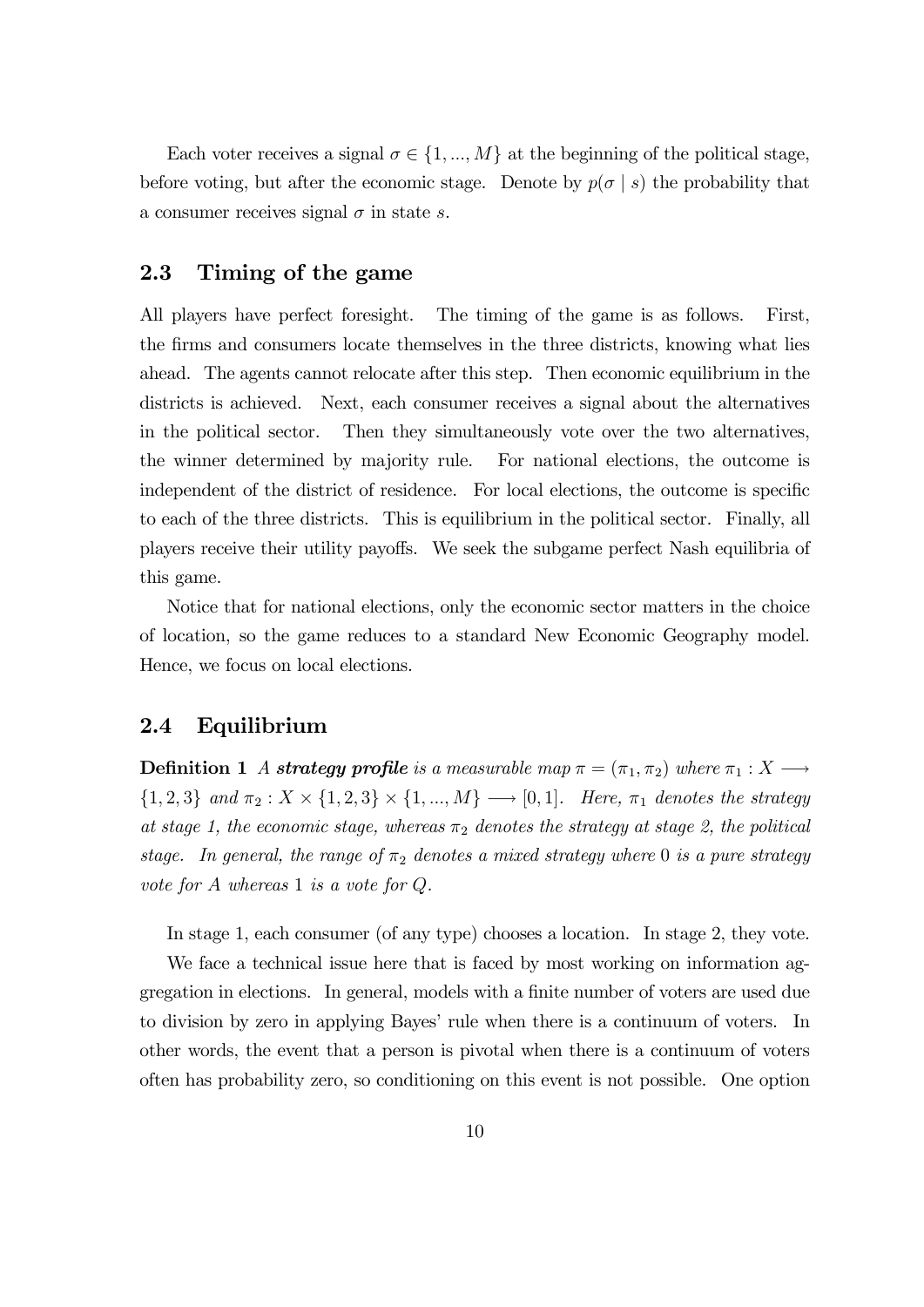to address this problem is to use regular conditional probabilities, but that is not possible in our context. The alternative that we (and the literature) use is specified as follows.

The first stage of the game proceeds as an economy and game with a continuum of players. This yields a population distribution in each of the three districts. For national elections, votes from both districts are counted. For local elections, only votes from a district are counted for the election in that district. When there are local elections, there is an outcome for each district.

Fix population distributions  $F_1$ ,  $F_2$ ,  $F_3$  in districts 1, 2, and 3, respectively (if there is a density f for F, then  $F_1$  has density  $f_1$ ,  $F_2$  has density  $f_2$ , and  $f_3$  has density  $F_3$ ). For local elections (national elections follow in an obvious way) we draw randomly and independently N voters from each district using the appropriate district-wide distribution, where  $N$  is exogenous. Focus on a district  $i$  and a symmetric strategy profile for the district  $\pi_2$ . Following Feddersen and Pesendorfer (1997, p. 1034), for each state  $s \in [0, 1]$  we can calculate the updated posterior for the state, conditional on a voter being pivotal, on the signal they receive, and on others' strategies. For simplicity, we denote this by  $\rho(s | \pi_2, \sigma, k)$ . Using this posterior, we can compute expected utility from the two alternatives, namely  $E[v(A, s, x) | \pi_2, \sigma]$ and  $E[v(Q, s, x) | \pi_2, \sigma]$ . A voter can choose Q or A. If the proportion of voters who choose  $Q$  is larger than  $1/2$ , then  $Q$  is the outcome. Otherwise,  $A$  is the outcome.

A second stage N-equilibrium is a symmetric Bayesian Nash equilibrium in this second stage of the game, where no consumer/voter uses a weakly dominated strategy. Proposition 1 (actually the proof in the appendix) of Feddersen and Pesendorfer (1997) shows that such an equilibrium exists under their Assumption 1.

A second stage equilibrium is any limit point of second stage N-equilibria where N tends to infinity. Such exist if second stage  $N$ -equilibrium exists for each  $N$ due to the following argument. Let  $\pi_2^N$  be a second stage N-equilibrium with N voters drawn from  $F_i$ . If necessary, draw a converging subsequence so that for  $i = 1, 2, 3$ :  $\int_X \pi_2^N(x, i, \sigma) dF_i$  converges for each  $\sigma$ .<sup>4</sup> This yields the expected number of votes for  $Q$  given  $\sigma$  at equilibrium. Then apply Fatou's lemma in several dimensions (see

<sup>&</sup>lt;sup>4</sup>Notice that for each N this is just a list of real numbers of fixed, finite length, so such a converging subsequence exists.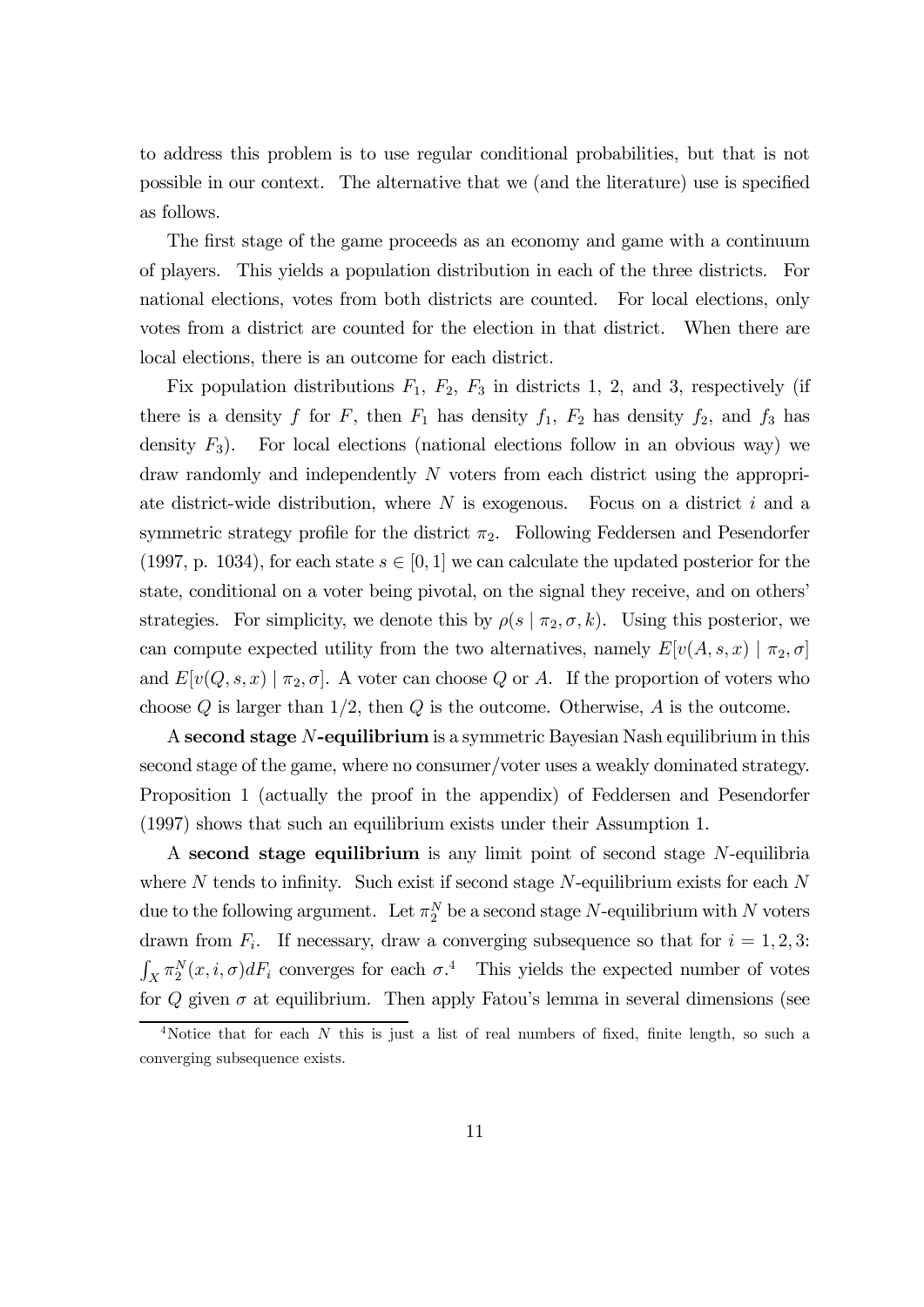Hildenbrand, 1974, p. 69) to obtain a limit. The law of large numbers implies that if this number exceeds  $\frac{1}{2}$  in district *i*, then given  $\sigma$ , the winner is *Q*. Otherwise, it is  $\tilde{A}$ . Notice that the limit is not necessarily an equilibrium of the limiting game, due to problems with division by zero mentioned above. Rather, it is the limit of a sequence of equilibria for games with finitely many players, where the number of players tends to infinity.

Fix a strategy profile  $\pi = (\pi_1, \pi_2)$ . Fix a district *i*. At stage 2, the posterior over states conditional on being pivotal in that district and observing signal  $\sigma$  is denoted by  $\beta_i(s \mid \text{piv}, \pi_2, \sigma)$ . Then the explicit derivation of  $\beta_i$  can be found in Feddersen and Pesendorfer (1997, p. 1034) and below. The objective of a voter of type  $x \in X$ is given by

$$
\max_{\alpha \in \{A,Q\}} \int_0^1 v(\alpha, s, x) \cdot \beta_i(s \mid piv, \pi_2, \sigma) ds.
$$

An equilibrium is the limit point of a sequence of subgame perfect, symmetric Bayesian Nash equilibria in this two stage game, where (almost) no consumer/voter in the sequence of games uses a weakly dominated strategy.

Informally, an equilibrium is said to satisfy full information equivalence in district i if the alternative that wins the election in that district is almost surely the one that would have been chosen if the electorate in that district were fully informed about the state s. The formal definition of full information equivalence is technical because it relies on statements about the asymptotic properties of large but finite elections, and can be found in Feddersen and Pesendorfer (1997, p. 1042).

## 2.5 Stability

To ease notation, we define  $\lambda_i = \frac{L_i}{L_i}$  $\frac{L_i}{L}$ . Take an equilibrium population distribution  $(\lambda_1^*, \lambda_2^*, \lambda_3^*)$  with indirect economic utility  $u_i^*$  and with indirect political expected utility  $Ev_i^*(x)$  for  $i = 1, 2, 3$ . Let  $f_i^*$  be the equilibrium density of types in district i, and let  $S_i^*$  be its support. We say that the equilibrium is *stable* if

$$
\frac{d\left(U_j^* - U_i^*\right)}{d\lambda_j} = \frac{d\left(Ev_j^* - Ev_i^*\right)}{dx} \bullet \frac{dx}{d\lambda_j} + \frac{d\left(u_j^* - u_i^*\right)}{d\lambda_j}\Big|_{x \in S_i^* \cap S_j^*} < 0 \quad \text{for } i, j = 1, 2, 3; i \neq j. \tag{11}
$$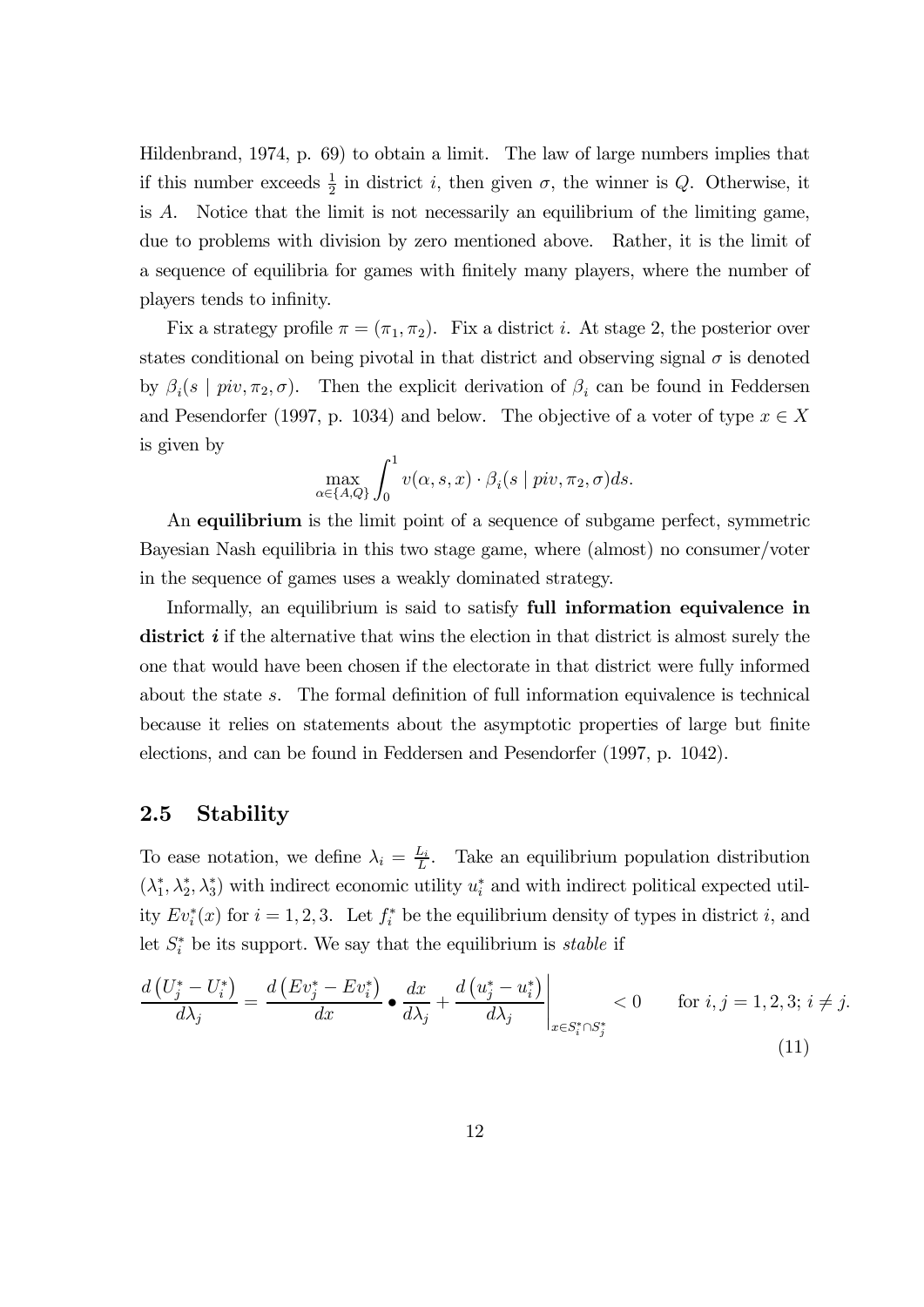Here we are assuming that the economic equilibrium does change at the margin. However, the marginal change in the distribution of voters in the districts does not change the political equilibrium in either their origin or destination. The reason for this asymmetry between sectors is as follows. On the one hand, in the economic sector, even though no single consumer can affect prices, the consumers who are moved to a new district can observe that equilibrium prices, and thus their indirect utility, actually change. We take the limit of the change in utility divided by the measure of consumers moved as the measure of consumers goes to zero, resulting in the derivative of indirect utilities with respect to population. On the other hand, for the political sector, we are taking a different kind of limit, namely the limit of voting equilibria when there are random draws from the electorate as the size of the draw becomes large. When the distribution  $F$  has a density  $f$ , the probability that any particular person is even chosen as a member of a finite draw is zero. Thus, each individual agent does not think that their move to another district will affect the political outcome in either their origin or destination. (One can move a set of positive measure between districts and take limits as both the size of the draw and the measure of the set moved tend to zero. In that case, the order of limits is important. Since the limit of the equilibria as the size of the draw tends to infinity is not necessarily an equilibrium of the limiting game, we must focus on a fixed, finite size of draw and take the limit as the measure of agents moved tends to zero first, then focus on the limit of such equilibria as the sample size tends to infinity. In essence, we are testing for stability of the equilibria of the games with finite random draws of the electorate from the distribution rather than stability of the limit game. The latter has ill-defined conditional probabilities of being pivotal.)

If the supports don't overlap on an open set,  $\frac{dx}{d\lambda_j} = \frac{1}{f_j}$  $\frac{1}{f_j^*}$ . If they overlap on an open set, then on that open set,  $\frac{dx}{d\lambda_j} = 0$ .

# 3 Existence of Stable Equilibrium

**Theorem 2** Assume that the political sector of the national model, with all agents present and voting, satisfies either Assumptions 1-8 of Feddersen and Pesendorfer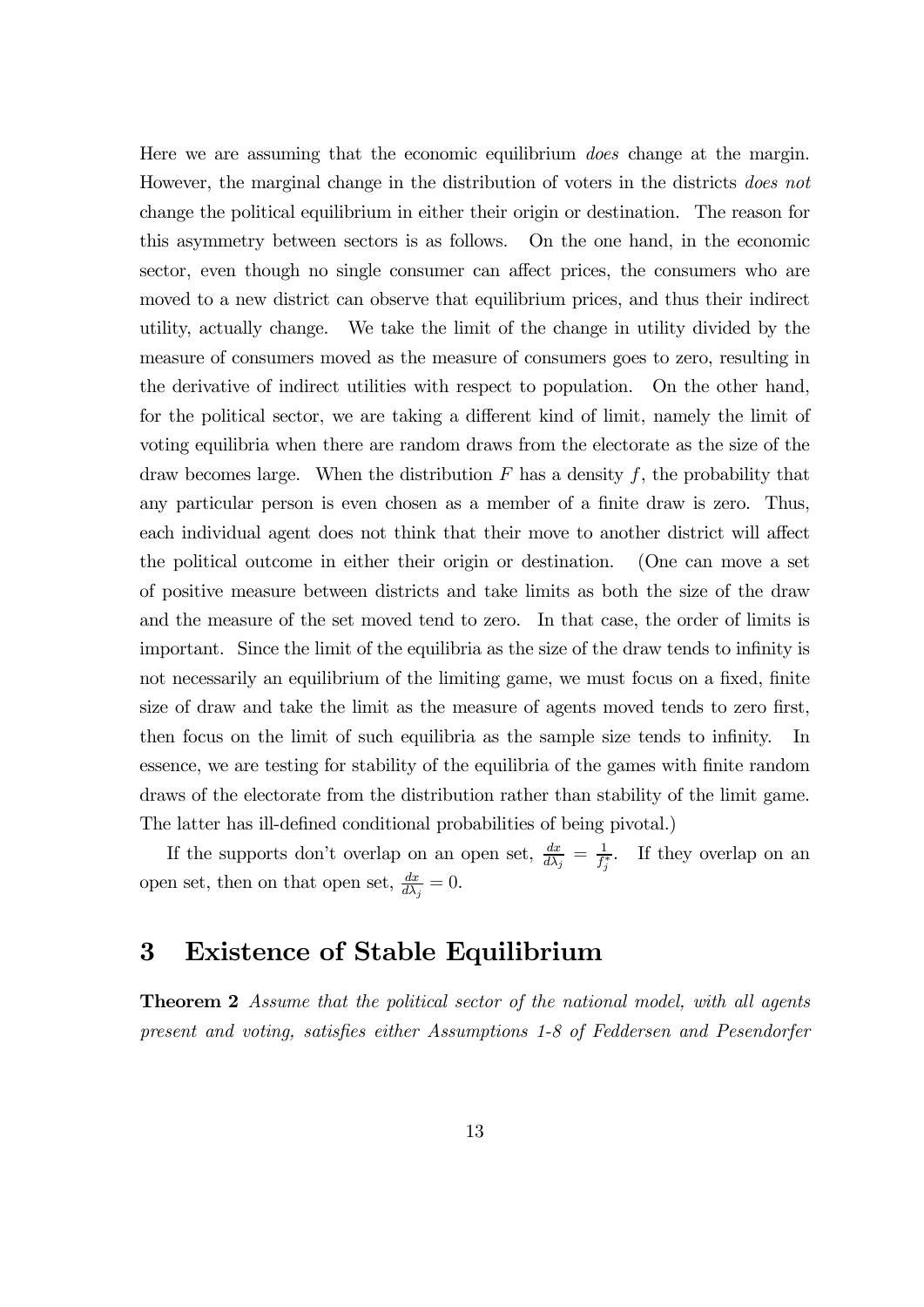$(1997)^5$  or assume that full information equivalence holds. Then a national election equilibrium in mixed strategies exists, and it satisfies full information equivalence. Let  $v(\alpha, s, \cdot)$  and f be symmetric about 0. For every set of parameter values, there exists a local election equilibrium. This equilibrium features pure strategies, except for the second stage (political) equilibrium strategies in the one district with full information equivalence, where mixed voting strategies might be used. It also features a population distribution symmetric around  $x = 0$ . Generically, at least one such equilibrium is stable.

Proof. The part of the Theorem concerning national elections follows from Feddersen and Pesendorfer (1997) and the argument that a second stage equilibrium exists if a second stage N-equilibrium exists for each N. The part of the proof concerning local elections proceeds as follows. First, we find a candidate symmetric allocation. Then we prove that it is an equilibrium. Finally, we prove that it is stable.

Let  $\lambda \in [0, \frac{1}{2}]$  $\frac{1}{2}$  represent the populations of districts 1 and 3, namely  $\lambda = \lambda_1 = \lambda_3$ , so  $1 - 2\lambda$  is the population of district 2. We will guess that district 1 always votes unanimously for  $Q$ , district 3 always votes unanimously for  $A$ , and district 2 satisfies full information equivalence, so the state-dependent outcome in district 2 is the same as the outcome with no uncertainty. For notational purposes, define that outcome to be  $\alpha^*(s)$ .

We define the potential equilibrium value  $\lambda^* \in [0, \frac{1}{2}]$  $\frac{1}{2}$  to be the minimal value of  $\lambda$ such that the marginal consumer is indifferent between districts 1 and  $2^{6}$ 

$$
u^*(\lambda) + \int_0^1 v(Q, s, F^{-1}(\lambda)) dG(s) = u^*(1 - 2\lambda) + \int_0^1 v(\alpha^*(s), s, F^{-1}(\lambda)) dG(s).
$$

Next, we show that this is in fact an equilibrium. To accomplish this, we must simply consider the decision of one individual at this allocation. No individual can unilaterally affect the economic allocation in any district, no matter their action. Similarly, no individual can affect the political outcome in any district, no matter their action, since the probability that they are selected as a pivotal voter is zero. So it is simply a matter of showing that the agents we have assigned to each district are

<sup>&</sup>lt;sup>5</sup>See the appendix for a precise statement of the assumptions.

 ${}^{6}$ This condition is familiar from models of local public goods.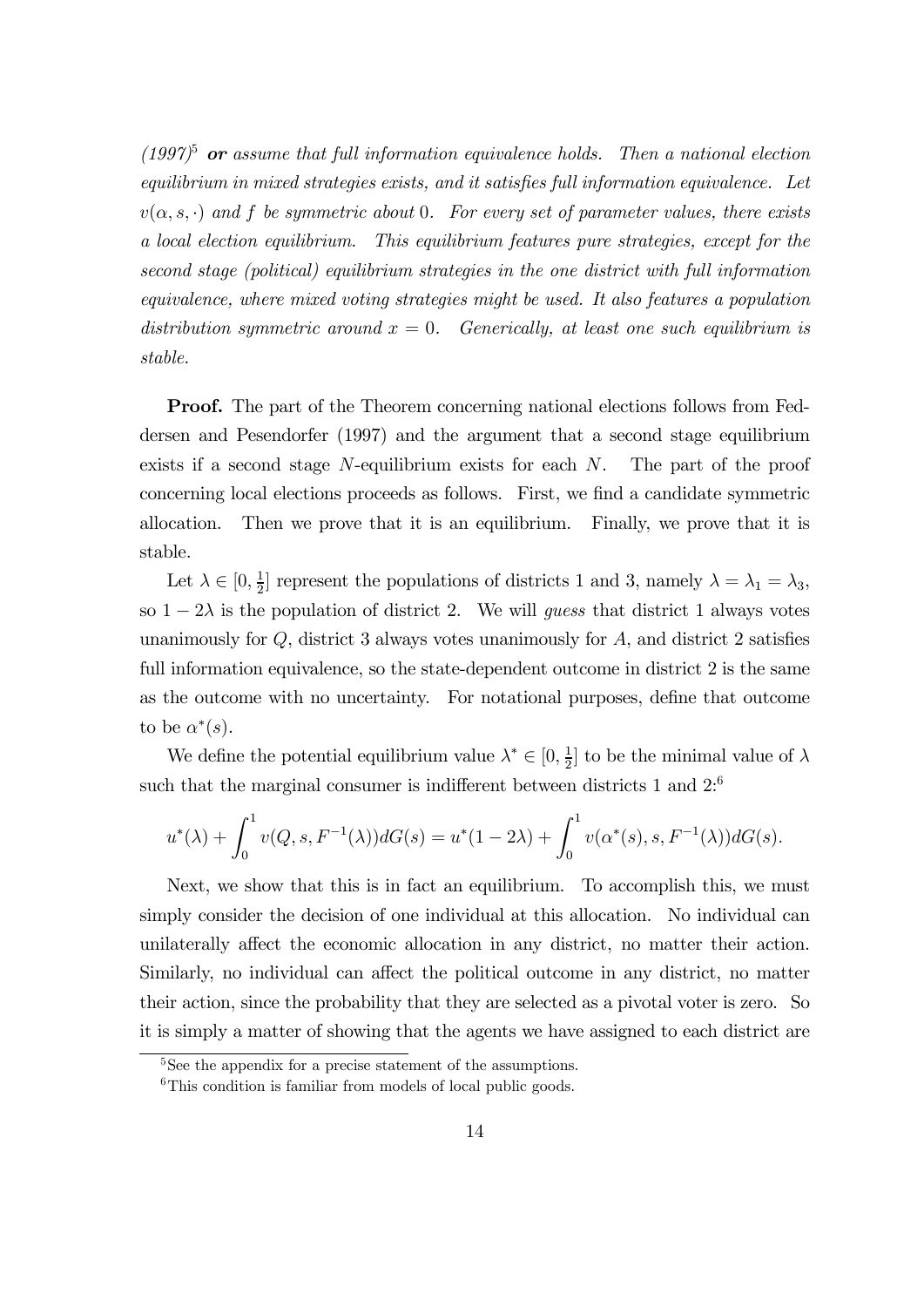at least as happy with the outcomes in that district as they would be in any other. By symmetry, if the argument works for one side of the distribution, it works for the other. So we focus on the left side. Notice that since  $\Delta v(s, x)$  is increasing in s and  $x, v(\alpha^*(s), s, x) - v(Q, s, x)$  is non-decreasing in x for each s.

$$
u^*(\lambda^*) - u^*(1 - 2\lambda^*)
$$
  
= 
$$
\int_0^1 [v(\alpha^*(s), s, F^{-1}(\lambda^*)) - v(Q, s, F^{-1}(\lambda^*))] dG(s).
$$

So for  $x \geq F^{-1}(\lambda^*),$ 

$$
u^*(\lambda^*) - u^*(1 - 2\lambda^*) \le \int_0^1 [v(\alpha^*(s), s, x) - v(Q, s, x)]dG(s)
$$

and thus  $U_1^x \leq U_2^x$ . A similar argument works for  $x \leq F^{-1}(\lambda^*)$ , implying  $U_2^x \leq U_1^x$ . A symmetric argument holds for the boundary between districts 2 and 3. Notice that this argument also holds if  $\lambda^* = \frac{1}{2}$  $\frac{1}{2}$ , noting that  $\alpha^*(s)$  is replaced by A in the expressions above.

Finally, we show that this equilibrium is generically stable. We must evaluate equation (11) for movement between the districts. There are two ways to attempt this. We could evaluate it directly for this system. Alternatively, we could apply the result in Tabuchi and Zeng (2004), reducing our work load. Although the latter approach is easier, and is the one we will use, the issue is that their framework is set up for homogeneous consumers. Obviously, we have heterogeneous consumer/voters. So in order to apply the result, we formulate an artificial model that gives all consumers in a district the utility of the consumer at the margin or boundary for that district. Then this artificial model fits into the framework of Tabuchi and Zeng (2004).

Define

$$
\overline{U}_{1}(\lambda_{1}) = u_{1}^{*}(\lambda_{1}) + \int_{0}^{1} v(Q, s, F^{-1}(\lambda_{1})) dG(s)
$$
\n
$$
\overline{U}_{2}(\lambda_{2}) = u_{2}^{*}(\lambda_{2}) + \int_{0}^{1} v(\alpha(s), s, F^{-1}(\frac{1}{2} - \frac{\lambda_{2}}{2})) dG(s)
$$
\n
$$
= u_{2}^{*}(\lambda_{2}) + \int_{0}^{1} v(\alpha(s), s, F^{-1}(\frac{1}{2} + \frac{\lambda_{2}}{2})) dG(s)
$$
\n
$$
\overline{U}_{3}(\lambda_{3}) = u_{3}^{*}(\lambda_{3}) + \int_{0}^{1} v(A, s, F^{-1}(1 - \lambda_{3})) dG(s),
$$
\n(12)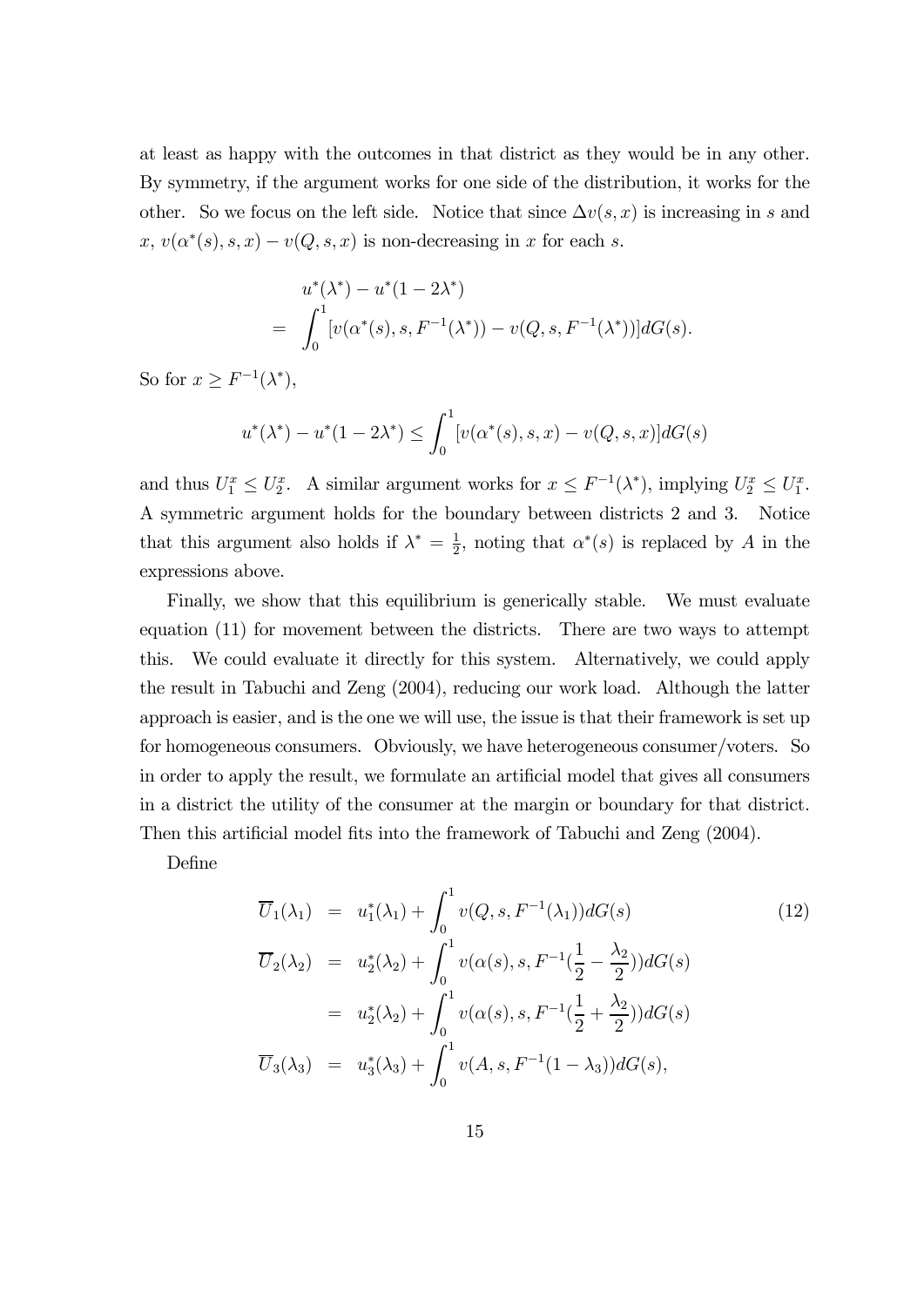where

$$
\lambda_1 + \lambda_2 + \lambda_3 = 1. \tag{13}
$$

The remainder of the proof consists of 3 steps. First, apply Tabuchi and Zeng (2004, Theorem 2) to the system defined by (12) and (13) to obtain generic existence of a stable equilibrium for this system. Second, we claim that there is no asymmetric equilibrium of the system (12) and (13), so the stable equilibrium must be symmetric, namely  $\lambda_1 = \lambda_3$ . This holds because if the equilibrium is not symmetric, then there is a discontinuity in equilibrium utility between some pair of districts, implying that it is not an equilibrium, a contradiction. Third, we claim that any stable equilibrium of the system (12) is also a stable equilibrium for the original system in the sense of equation (11). It is an equilibrium of the original system because the utilities of the consumers at the boundaries between districts are equated. Stability holds because the derivatives of the two systems, evaluated at equilibrium populations, are the same. This is easily verified for each part of the left hand side of inequality (11), where each part is evaluated at the boundary (in consumer/voters) between districts.

## 4 Comparative Statics

In order to study the comparative statics of equilibrium, we must be much more specific about the political sector. There are several reasons for this. First, since we want to be able to say something specific about the equilibrium distribution of population, we must know more about the equilibrium in the political sector for each given distribution of population, as agents can anticipate (at least in expectation) what will happen politically in each individual district, given the population distribution. The abstract framework of Feddersen and Pesendorfer (1997) tells us that equilibrium in mixed strategies exists and it has the form of a cutpoint equilibrium. But for our application, it is very useful to have an equilibrium in pure strategies. So we use one of their examples that does not fit their general framework, namely their example 2, where for any distribution of population, equilibrium in pure strategies exists, is unique, and (under some further conditions) satisfies full information equivalence. The drawback of using this example is that since it does not satisfy their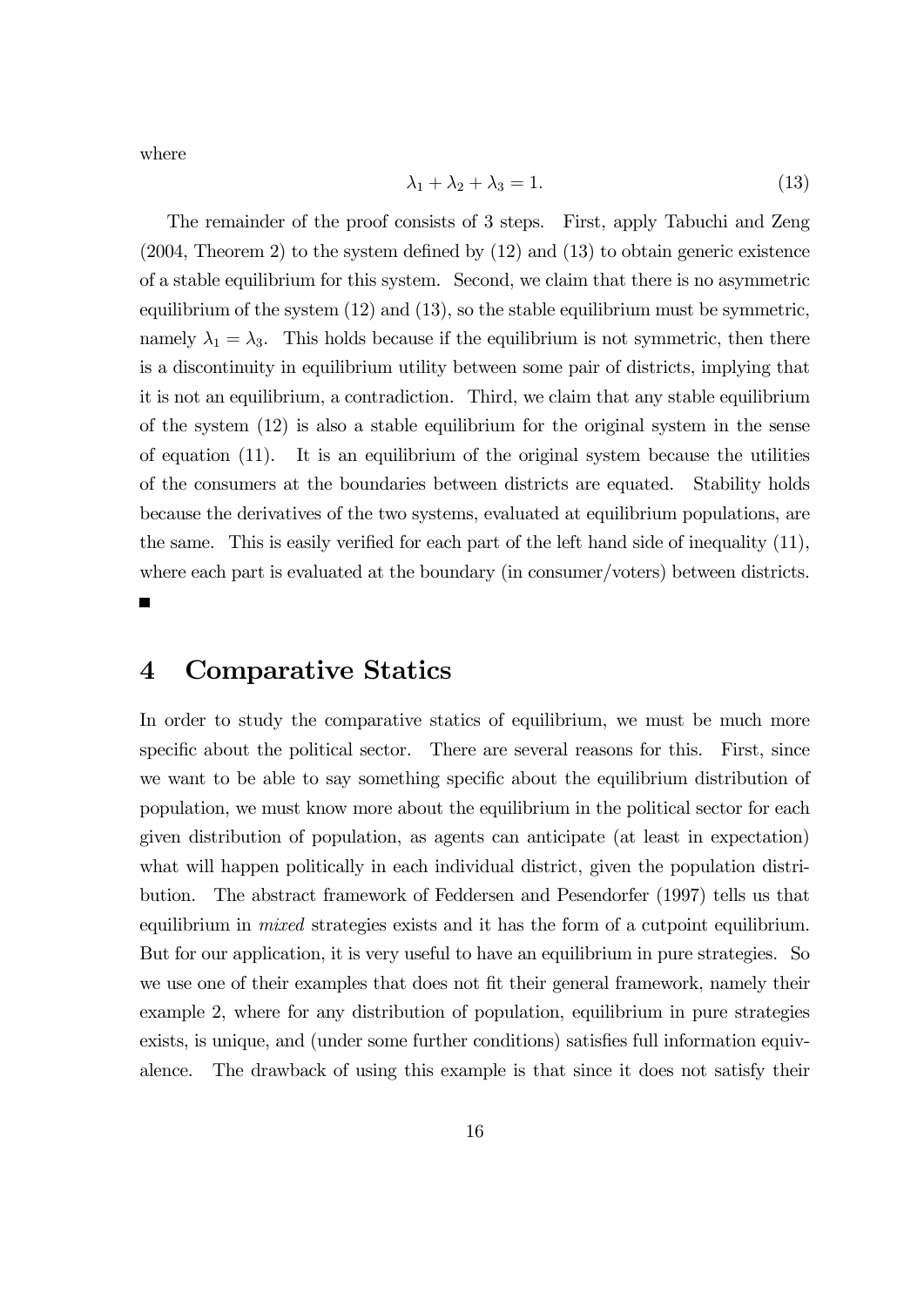assumptions, we cannot claim the same generality in our results as they do in their paper.

A related issue pertaining to the modeling strategy concerns the fact that we have made functional form assumptions for the New Economic Geography sector of the model, for reasons detailed in that literature. This allows us to find equilibrium in that sector explicitly. If we were to use the general functional form we have specified for the political sector, then although we could know about existence of equilibrium and perhaps its general properties, we would not be exploiting the specific functional form assumptions made in the economic sector, and thus we could not use this to find equilibrium explicitly. In other words, we waste the additional information provided by functional form assumptions in the economic sector. With functional form assumptions in the political sector as well, we have balanced the assumptions in the two sectors so that we can exploit all of the functional form assumptions we use to find equilibrium explicitly, and thus find comparative statics explicitly.

Assume that the political utility  $v$  is given by

$$
v(\alpha, s, x) = K - \frac{1}{2} (x_{\alpha} - x)^2 - (x_{\alpha} + \frac{1}{2} - s)^2
$$
,

where  $x_A = 1$  and  $x_Q = -1$ . Then,

$$
\Delta v \equiv v(A, s, x) - v(Q, s, x) = 2(-1 + x + 2s),
$$

which is similar to the examples of section 5 in Feddersen and Pesendorfer (1997). Also assume that  $f(x)$  is uniform over [−1, 1]. Then, the probability that a randomly selected voter votes for  $Q$  in state  $s$  is

$$
t(s,\overline{\pi}) = \sum_{\sigma=1}^{2} p(\sigma \mid s) \int_{X} \overline{\pi}(x,\sigma) f(x) dx
$$

$$
= \begin{cases} (1-\alpha) F(x_1) + \alpha F(x_2) & \text{if } s < 1/2\\ \alpha F(x_1) + (1-\alpha) F(x_2) & \text{if } s > 1/2 \end{cases}
$$
(14)

from the definition of  $p(\sigma | s)$ . The probability that a vote is pivotal in state s is given by

$$
\Pr\left(piv \mid s,\overline{\pi}\right) = \binom{n}{n/2} t(s,\overline{\pi})^{n/2} \left[1 - t(s,\overline{\pi})\right]^{n/2},
$$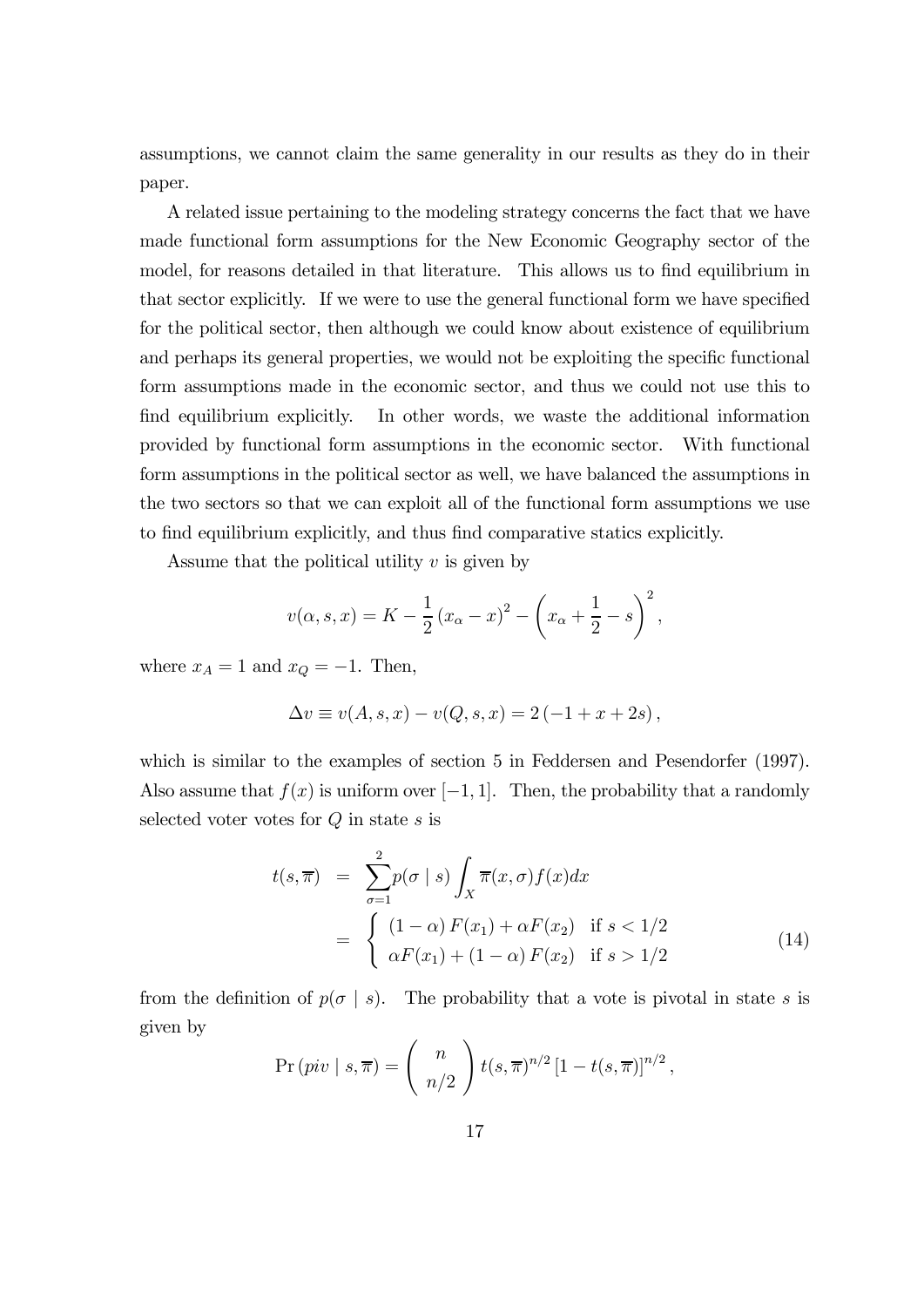where  $t(s, \overline{\pi})$  is given by (14).

Analogous to Feddersen and Pesendorfer (1997), let  $x_1$  and  $x_2$  be cutpoints,  $x_1 >$  $x_2$ , namely for  $x < x_2$  the voter always votes for  $Q$ , for  $x > x_1$  the voter always votes for A, and for  $x_2 \le x \le x_1$  the voter uses a state-dependent strategy. Because of the symmetric setting relative to  $x = 0$ , it must be that the cutpoints are symmetric:  $x_1 +$  $x_2 = 0$ , implying that Pr  $(piv \mid s, \overline{\pi})$  as calculated above is constant for all s. Then, the probability distribution over states conditional on being pivotal,  $\beta(s \mid piv, \overline{\pi})$ , is also constant, and hence, the probability distribution over states conditional on being pivotal and observing signal  $\sigma$  is reduced to

$$
\beta(s \mid piv, \overline{\pi}, \sigma) = \frac{\beta(s \mid piv, \overline{\pi}) p(\sigma \mid s)}{\int_0^1 \beta(w \mid piv, \overline{\pi}) p(\sigma \mid w) dw}
$$

$$
= \frac{p(\sigma \mid s)}{\int_0^1 p(\sigma \mid w) dw}.
$$

Because

$$
\beta(s \mid piv, \overline{\pi}, 1) = \begin{cases} 1 - \alpha & \text{if } s < 1/2 \\ \alpha & \text{if } s > 1/2 \end{cases}
$$

$$
\beta(s \mid piv, \overline{\pi}, 2) = \begin{cases} \alpha & \text{if } s < 1/2 \\ 1 - \alpha & \text{if } s > 1/2 \end{cases},
$$

we have

$$
E[s \mid piv, \overline{\pi}, \sigma] = \frac{\int_0^1 \beta(s \mid piv, \overline{\pi}, \sigma) \, s ds}{\int_0^1 s ds} = \begin{cases} \frac{1}{4} (1 + 2\alpha) & \text{if } \sigma = 1 \\ \frac{1}{4} (3 - 2\alpha) & \text{if } \sigma = 2 \end{cases}.
$$

Solving

$$
E[v(x_1, s) \mid piv, \overline{\pi}, 1] = -1 + 2x_1 + 2E[s \mid piv, \overline{\pi}, 1] = 0
$$
  

$$
E[v(x_2, s) \mid piv, \overline{\pi}, 2] = -1 + 2x_2 + 2E[s \mid piv, \overline{\pi}, 2] = 0
$$

respectively, we obtain the two cutpoints:

$$
x_1 = \frac{1}{2} - \alpha
$$
 and  $x_2 = \alpha - \frac{1}{2}$ .

Plugging them into (14) yields

$$
|t(s, \overline{\pi}^n) - \frac{1}{2}| = \frac{1}{4} (1 - 2\alpha)^2.
$$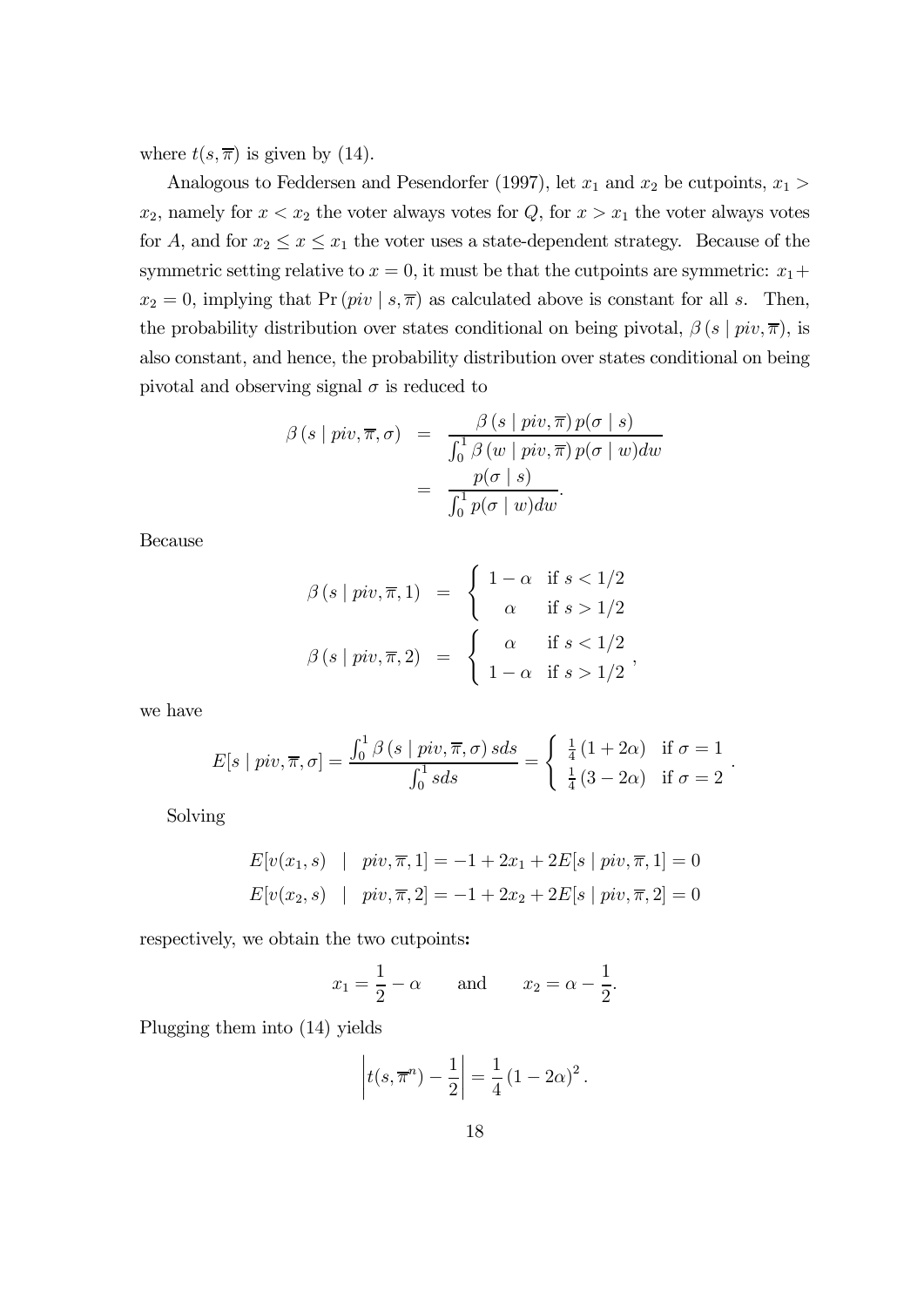Hence, the political expected utilities are computed as

$$
E[v(Q, s, x)] = \int_0^1 v(Q, s, x)ds = K - \frac{1}{12} (6x^2 + 12x + 19)
$$
  
\n
$$
E[v(A, s, x)] = \int_0^1 v(A, s, x)ds = K - \frac{1}{12} (6x^2 - 12x + 19).
$$

In the case of full information equivalence,

$$
E[v(\alpha(s), s, x)] = \int_0^{1/2} v(Q, s, x)ds + \int_{1/2}^1 v(A, s, x)ds = K - \frac{1}{12} (6x^2 + 13).
$$

See Figure 1 for these political expected utilities.

For simplicity assume an axisymmetric distribution:  $(L_1, L_2, L_3) = (\lambda, 1 - 2\lambda, \lambda)$ · L. District 1 always votes unanimously for Q and district 3 always votes unanimously for A, whereas alternative Q is elected for  $s < 1/2$  and alternative A is elected for  $s > 1/2$  in district 2, i.e.,

$$
U_1^x = u_1 + E[v(Q, s, x)]
$$
  
\n
$$
U_2^x = u_2 + E[v(\alpha(s), s, x)]
$$
  
\n
$$
U_3^x = u_3 + E[v(A, s, x)].
$$

Due to symmetry, the necessary condition for interior equilibrium is given by

$$
\Delta U(\lambda) \equiv U_2^x - U_1^x|_{x=1-\lambda} = 0.
$$

#### (i) Full agglomeration at district 2 ( $\lambda = 0$ )

Suppose all individuals are agglomerated at district 2. Plugging  $\lambda = 0$  into (10), we have  $w^* = \phi^{-1/\varepsilon}$ , and hence,

$$
\Delta U(0) = \left(\frac{L}{\varepsilon \overline{c}}\right)^{\frac{1}{\varepsilon - 1}} \left(1 - \phi^{\frac{2\varepsilon - 1}{\varepsilon(\varepsilon - 1)}}\right) - \frac{1}{2}.
$$

Full agglomeration is an equilibrium if  $\Delta U(0) \geq 0$ . Solving  $\Delta U(0) = 0$ , we get the agglomeration sustain point:

$$
\phi_A = \left\{ \begin{array}{l} \left[1 - \frac{1}{2} \left(\frac{\varepsilon \overline{c}}{L}\right)^{\frac{1}{\varepsilon - 1}}\right]^{\frac{\varepsilon (\varepsilon - 1)}{2\varepsilon - 1}} \in (0, 1) & \text{if } 1 > \frac{1}{2} \left(\frac{\varepsilon \overline{c}}{L}\right)^{\frac{1}{\varepsilon - 1}}\\ 0 & \text{if } 1 \leq \frac{1}{2} \left(\frac{\varepsilon \overline{c}}{L}\right)^{\frac{1}{\varepsilon - 1}} \end{array} \right.
$$

.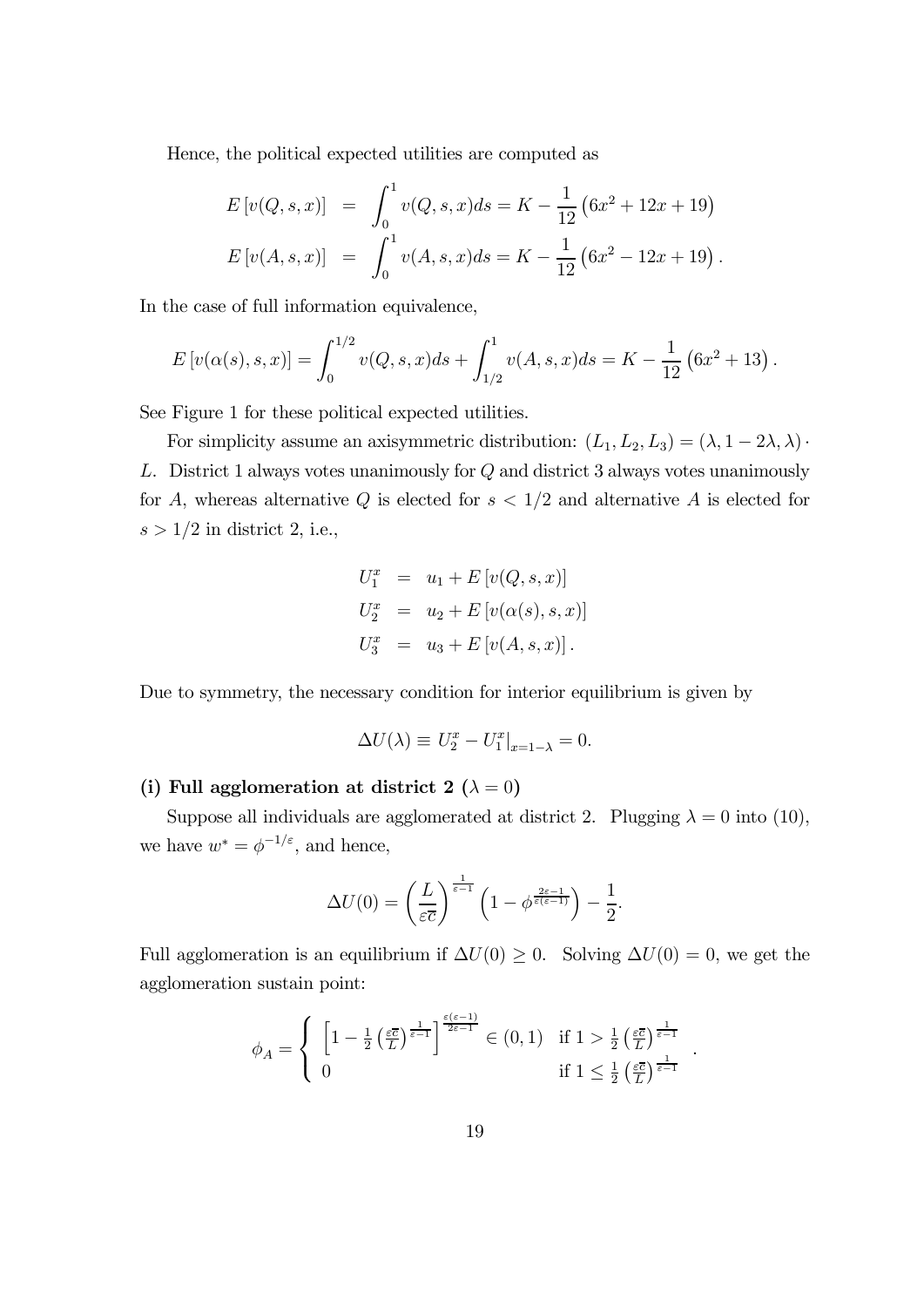Hence, full agglomeration emerges only if the fixed labor requirement is sufficiently small relative to the mass of workers  $(1 > \frac{1}{2})$  $rac{1}{2}$   $\left(\frac{\varepsilon\overline{c}}{L}\right)$  $(\frac{\varepsilon \bar{c}}{L})^{\frac{1}{\varepsilon-1}}$  and the transport cost is large enough  $(\phi \leq \phi_A)$ .

(ii) Stratified equilibrium with district 2 empty  $(\lambda = 1/2)$ 

Substituting  $\lambda = 1/2$  into (10) yields  $w^* = \left(\frac{2\phi}{1+\epsilon}\right)$  $1+\phi$  $\int_{\epsilon}^{\frac{1}{\epsilon}}$ . If

$$
\Delta U(1/2) = \left(\frac{L}{\varepsilon \overline{c}}\right)^{\frac{1}{\varepsilon - 1}} \left[\phi^{\frac{2\varepsilon - 1}{\varepsilon(\varepsilon - 1)}} \left(\frac{2}{1 + \phi}\right)^{\frac{1}{\varepsilon}} - \left(\frac{1 + \phi}{2}\right)^{\frac{1}{\varepsilon - 1}}\right] + \frac{1}{2} \le 0,\tag{15}
$$

then a distribution that is symmetric between districts 1 and 3 is an equilibrium. Notice that the bracketed terms in (15) are non-positive and increasing in  $\phi$ , reaching a maximum of 0 at  $\phi = 1$ . The symmetric equilibrium is stratified for  $\phi < \phi_B$ , where the stratification point  $\phi_B$  is given by the unique solution to the equation  $\Delta U(1/2) = 0$ . Assume that the fixed labor requirement is small relative to the mass of workers so that  $\Delta U(1/2) < 0$  holds at  $\phi = 0$ . Then, like the full agglomeration case, stratification emerges only if the fixed labor requirement is small relative to the mass of workers and the transport cost is large enough  $(\phi < \phi_B)$ . Otherwise, individuals would migrate to district 2. Furthermore, at a stratified equilibrium, the stability condition between districts 1 and 3

$$
\frac{d}{d\lambda_3} \left( U_3^* - U_1^* \big|_{\lambda_2 = 0, \lambda_1 = 1 - \lambda_3, x = 1 - \lambda_3} \right) \big|_{\lambda_3 = 1/2} < 0 \tag{16}
$$

should hold. This is satisfied when  $\varepsilon$  is not too small.

#### (iii) Partial agglomeration ( $\lambda \in (0, 1/2)$ )

In this case, solve (10) and  $\Delta U(\lambda)=0$  simultaneously with respect to  $\lambda$  and w. It can be shown numerically that  $\lambda^* \in (0, 1/2)$  for large  $\phi$ .

Figure 2 illustrates the equilibrium distribution  $(\lambda_1^*, \lambda_2^*, \lambda_3^*)$  as a function of trade freedom  $\phi$  given  $\varepsilon = 5$  and  $L/\overline{c} = 100$ .<sup>7</sup> Observe that there are multiple equilibria for small  $\phi \, ( $\phi_B$ ).$ 

The conclusion that should be drawn from this analysis is that for high and low freedom of trade, stable equilibria where not everyone is in the same district occur.

<sup>&</sup>lt;sup>7</sup>Note that if  $L/\bar{c}$  is sufficiently large, the "symmetric" equilibrium is unstable for small  $\phi$ . This condition is somewhat similar to the black-hole condition that is standard in the New Economic Geography.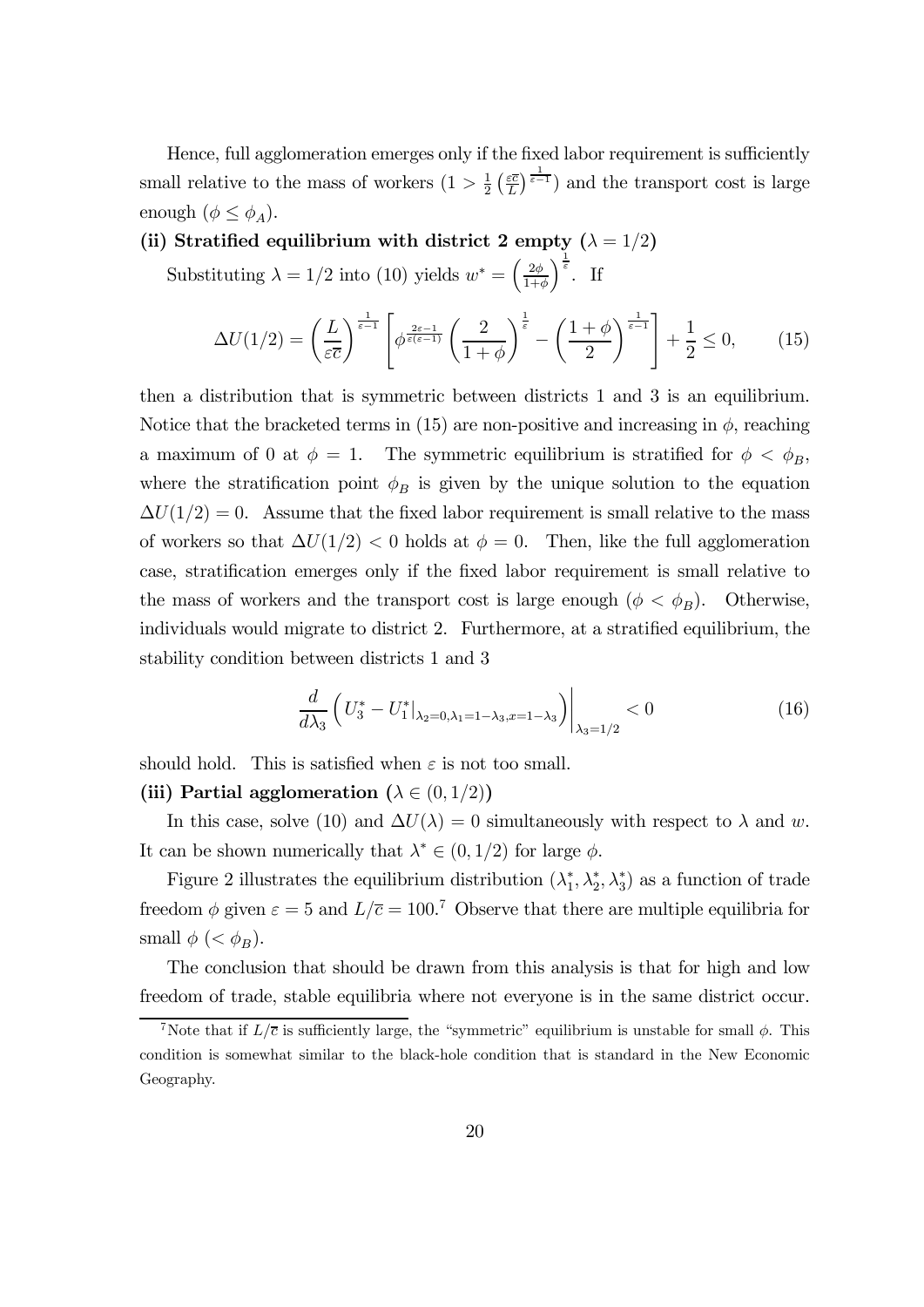Higher freedom of trade means location is less important for economic welfare, and hence the equilibrium location of consumers is driven by the political sector. With low trade freedom, either everyone is agglomerated in the same district, or the electorate is polarized in two separate districts. For moderate trade freedom, everyone is agglomerated in the same district, and the political outcome is state dependent. For high trade freedom, all three districts are occupied in equilibrium. Two of the districts are polarized, always voting for the same candidate or outcome independent of state, whereas the occupants of the larger moderate district vote according to their information.

## 5 Information aggregation in local elections

Using Feddersen and Pesendorfer (1997) Theorem 3 or their Example 2, full information equivalence always holds in the national elections for this model, where every agent votes in the same election. Thus, elections aggregate information effectively, and we expect to see relatively few corrupt politicians elected.

On the other hand, local elections have different properties in this model with migration, where only the residents of a district have the opportunity to vote in that district's election. In this model with 3 districts and, for example, high trade freedom, only one of the 3 features full information equivalence at equilibrium. This is the largest district. The other two will always elect the same candidate, independent of individual signals and information. The conclusion is that elections in larger geographical districts, called national elections in our terminology, will lead to the election of less corrupt candidates in those districts, whereas elections in smaller geographical districts, called local elections in our terminology, will lead to less information aggregation, and thus will lead to the election of more corrupt candidates as representatives of those districts. This matches the empirical evidence used as motivation for our work in the introduction. Notice that the theory does not predict that corrupt officials will be elected in every local district in every state of the world, but rather only for certain states of the world in the more polarized districts. Thus, one cannot expect a high p-value for this test.

Ideally, we would want to use data from the US Congress to test this theory.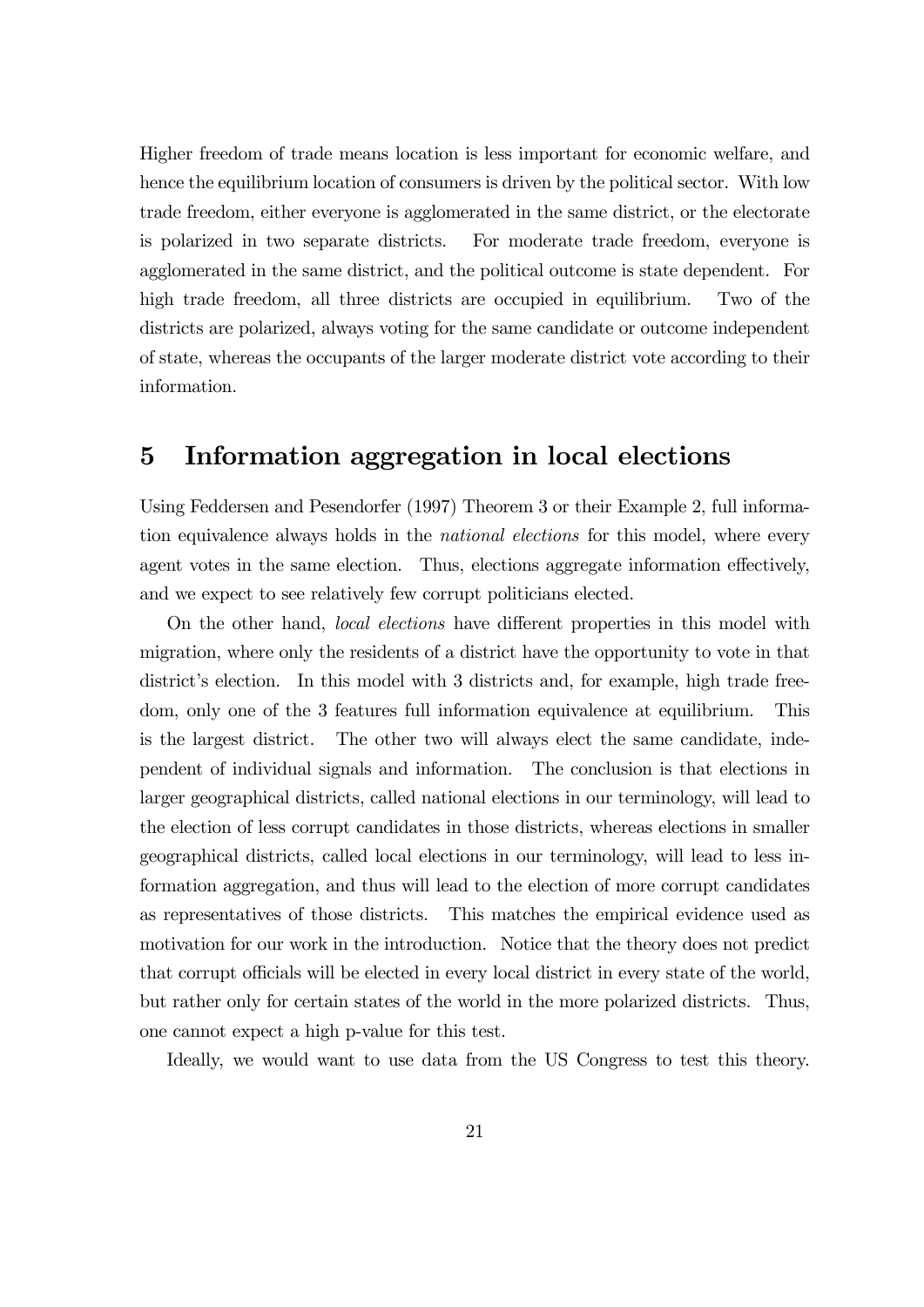The reason is that Senate districts are quite large and contain the House districts as subsets. However, there are data issues with this idea. Criminal convictions of members of the US Congress for corruption, for example by the Public Integrity Section of the Criminal Division of the US Department of Justice, are few. Although they are made public in their annual reports, most of the convictions are of officials in other branches of the federal government or of local officials. One could weaken the standards and look only at ethics investigations by congressional committees, but information about this is primarily confidential or leaked. Actual data, for example from the group Citizens for Responsibility and Ethics in Washington, is consistent with our hypotheses, but rather imprecise.

## 6 Conclusions

Full information equivalence is a casualty of free trade. The reason is that under free trade, people sort themselves into districts, most of which are polarized. When trade is more costly, people tend to agglomerate for economic reasons, resulting in full information equivalence in the political sector.

It is interesting to discuss welfare in the context of this model. Originally, the New Economic Geography, representing the economic side of our model, was designed to answer the positive question: Why are there cities? The early literature shied away from normative questions, though more recent literature has examined efficiency. Similarly, the literature on information aggregation in elections also tends to focus on positive questions. There are reasons this has happened.

In the context of the Feddersen and Pesendorfer (1997) model, under assumptions that ensure full information equivalence, their model reduces to a standard political model where all policies, specifically  $A$  and  $Q$ , are Pareto optimal. As is standard in many political economy models, this represents a purely redistributive game, and thus welfare evaluation reduces to interpersonal utility comparisons. This is not desirable. Since our model is an adaptation of the Feddersen-Pesendorfer model, something similar happens here. Beyond that issue, when discussing allocations that Pareto dominate equilibrium allocations but might not be equilibrium allocations themselves, it is unclear what information structure to use for evaluation of the political sector,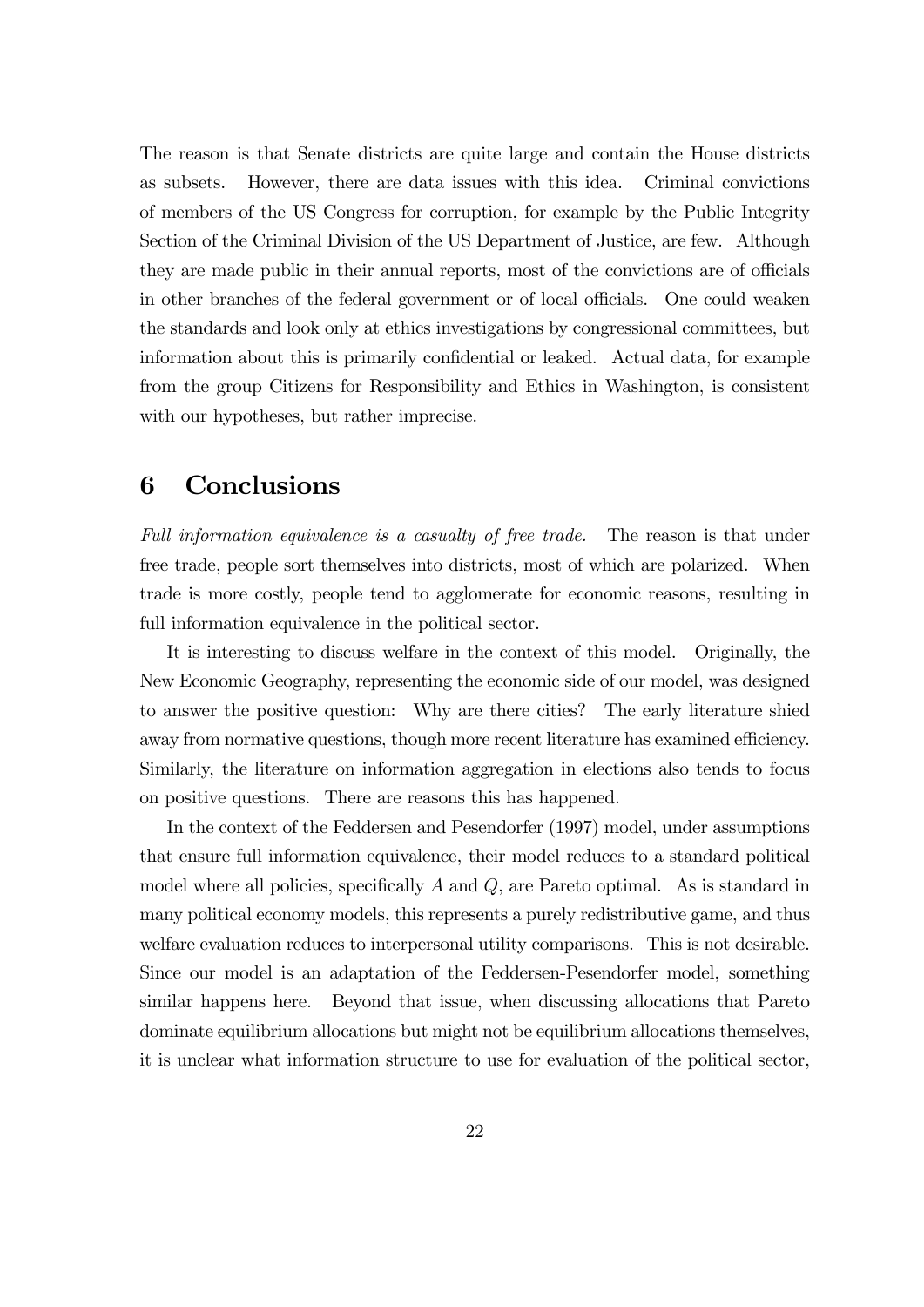for instance full information or a structure less informative to agents.<sup>8</sup>

Finally, it is clear that welfare evaluations in our model will hinge on the relative weight given to the economic and political sectors in the utility functions.

For all of these reasons, we eschew explicit welfare comparisons using our model.

If we were to use a model of local public goods in place for our New Economic Geography model for the economic sector, it is likely that stratification would always occur in equilibrium. Thus, it is likely that full information equivalence would never hold in local elections.<sup>9</sup>

With only 2 instead of 3 districts, the comparative statics reduce to the left hand half of Figure 2. That is, when trade costs are high, there is an equilibrium with full agglomeration of agents in one district, and an equilibrium with half the population in each district, sorted by voter type. For lower trade cost, only the stratified equilibria survive. Thus, our main conclusion still holds. With more than 3 districts, it is difficult to calculate the second stage (political) equilibria in the districts.

## Appendix: Assumptions in Feddersen and Pesendorfer (1997)

- 1.  $\Delta v(x, s)$  is continuous and increasing with  $|\Delta v(x, s) \Delta v(x, s')| \geq \kappa |s s'|$ and  $|\Delta v(x, s) - \Delta v(x, s')| \ge \kappa |x - x'|$  for some  $\kappa > 0$ . Moreover,  $\Delta v(-1, s) <$ 0,  $\Delta v(1, s) > 0$  for all s.
- 2. G has a density g and there is an  $\alpha > 0$  such that  $1/\alpha > g(s) > \alpha$  for all  $s \in [0, 1].$
- 3.  $F(x, k)$  is continuously differentiable in x and  $f(x, k)$  denotes the derivative. There is an  $\alpha > 0$  such that  $\sum_{k=1}^{K} f(x, k) > \alpha$  for all  $x \in X$ .
- 4. If  $\sigma > \sigma'$  and  $s > s'$ , then  $p_k(\sigma | s')p_k(\sigma | s) > p_k(\sigma | s')p_k(\sigma' | s)$  for all k.
- 5. There is an  $\alpha > 0$  such that  $p_k(\sigma | s) > \alpha$  for all  $(k, s)$ .
- 6. nq is an integer.
- 7.  $p_k(\sigma | s)$  is continuous in s for all k and for all  $\sigma$ .

<sup>&</sup>lt;sup>8</sup>These ideas will not be novel to those who work in this literature, as they are part of the folklore. <sup>9</sup>Such a model would predict p-values of 0 in our data.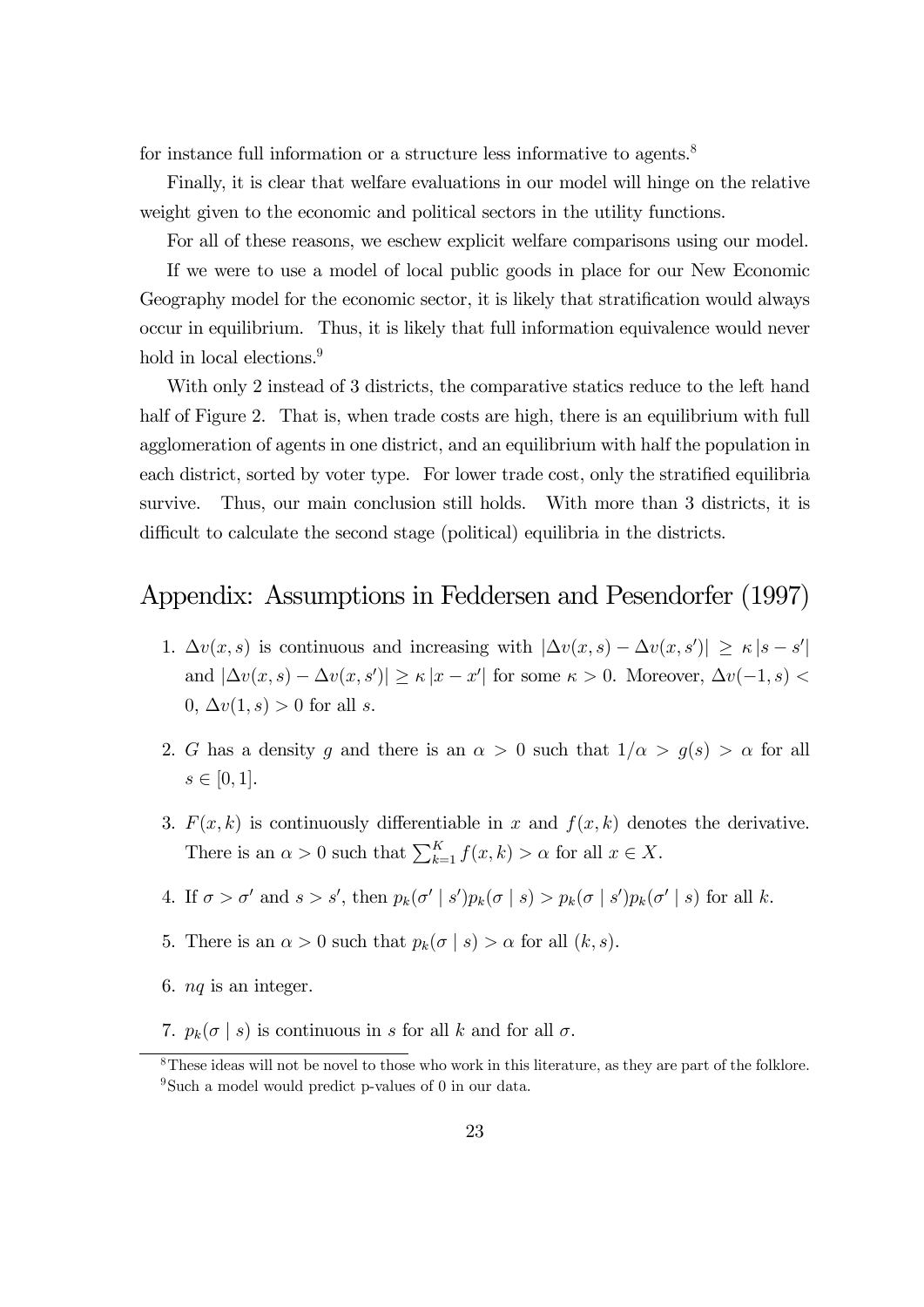8. For all k,  $\frac{p_k(M|s)}{p_k(M|s)}$  $p_k(M|s)$  is strictly increasing in s and  $p_k(\sigma | s)$  satisfies the monotone likelihood ratio property.

## References

- [1] Austen-Smith, D. and J.S. Banks, 1996. "Information Aggregation, Rationality and the Condorcet Jury Theorem." American Political Science Review 90, 34-45.
- [2] Couch, J.F., K.E. Atkinson and W.F. Shughart, 1992. "Ethics Laws and the Outside Earnings of Politicians: The Case of Alabama's "Legislator-Educators"." Public Choice 73, 135-45.
- [3] Davis, D.R., 1998. "The Home Market, Trade, and Industrial Structure," American Economic Review 88, 1264-1276.
- [4] Feddersen, T. and W. Pesendorfer, 1997. "Voting Behavior and Information Aggregation in Elections with Private Information." Econometrica 65, 1029-1058.
- [5] Hildenbrand, W., 1974. Core and Equilibria of a Large Economy. Princeton: Princeton University Press.
- [6] Krugman, P., 1991. "Increasing Returns and Economic Geography." Journal of Political Economy 99, 483-499.
- [7] Tabuchi, T. and D.-Z. Zeng, 2004. "Stability of Spatial Equilibrium." Journal of Regional Science 44, 641-660.